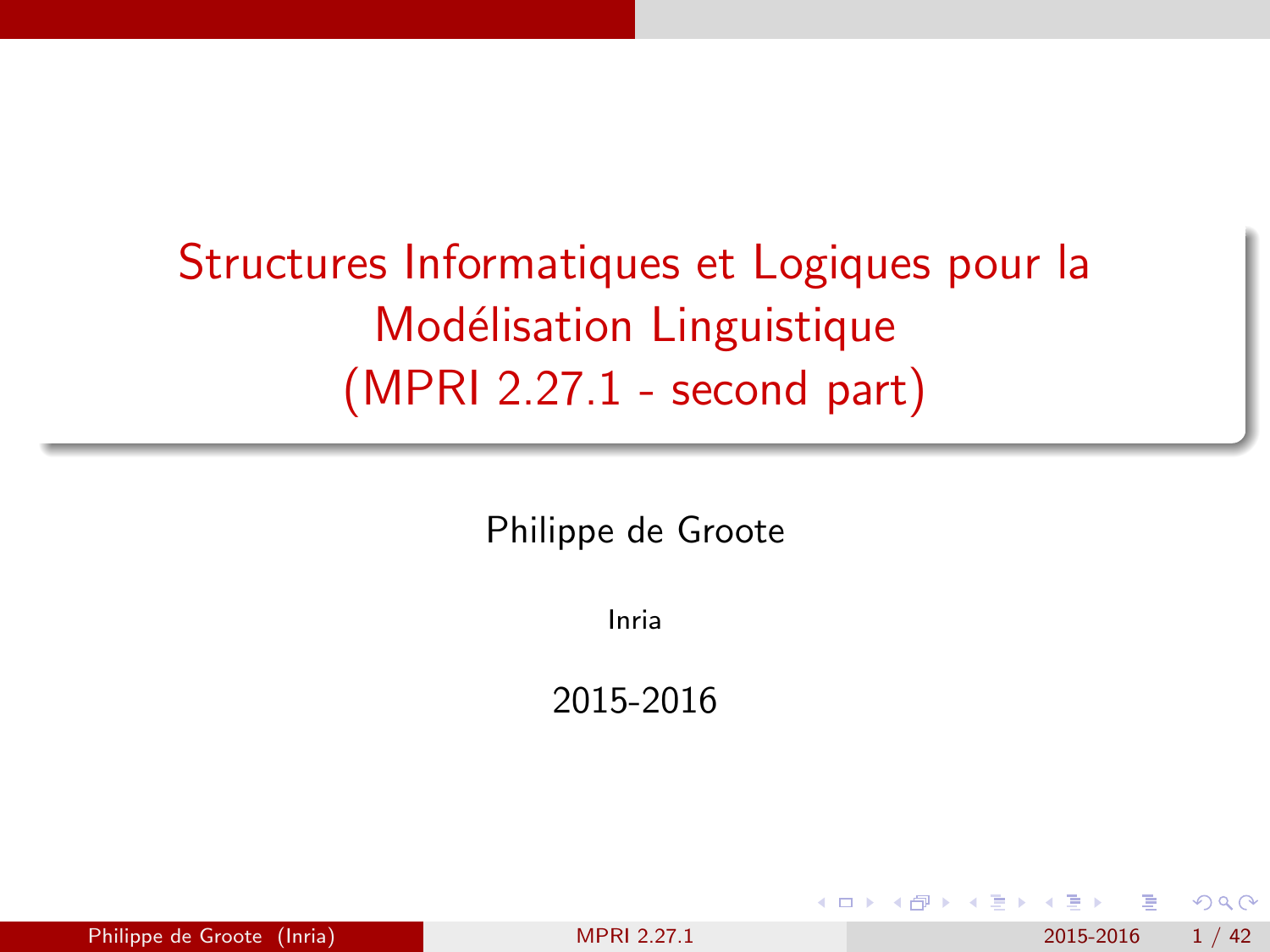### **[Introduction](#page-2-0)**

### [Modal logic](#page-5-0)

- **o** [Intension and extension](#page-6-0)
- [Possibility and necessity](#page-9-0)
- [Kripke semantics](#page-14-0)
- **•** [Hybrid Logic](#page-19-0)
- [Higher-order logic](#page-25-0)
	- [Simply typed](#page-26-0)  $\lambda$ -calculus
	- [Church's simple theory of types](#page-30-0)
	- **[Standard model](#page-34-0)**
	- [Inherent incompleteness](#page-37-0)
	- **[Henkin Models](#page-40-0)**

 $200$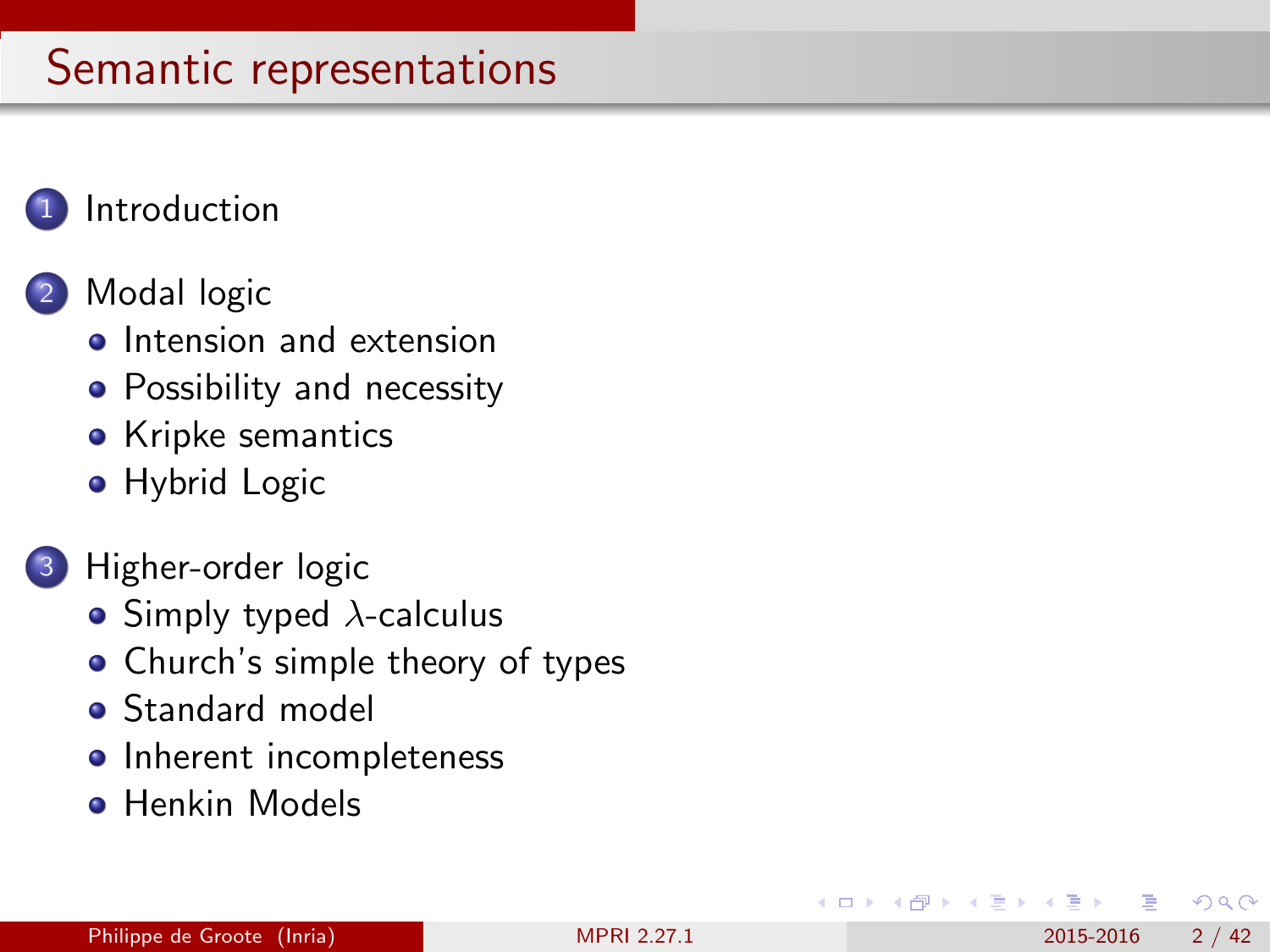### <span id="page-2-0"></span>**[Introduction](#page-2-0)**

#### [Modal logic](#page-5-0)

- **o** [Intension and extension](#page-6-0)
- [Possibility and necessity](#page-9-0)
- [Kripke semantics](#page-14-0)
- [Hybrid Logic](#page-19-0)

#### [Higher-order logic](#page-25-0)

- [Simply typed](#page-26-0)  $\lambda$ -calculus
- [Church's simple theory of types](#page-30-0)
- **[Standard model](#page-34-0)**
- [Inherent incompleteness](#page-37-0)
- **[Henkin Models](#page-40-0)**

4 日下

 $\Omega$ 

化重 网络重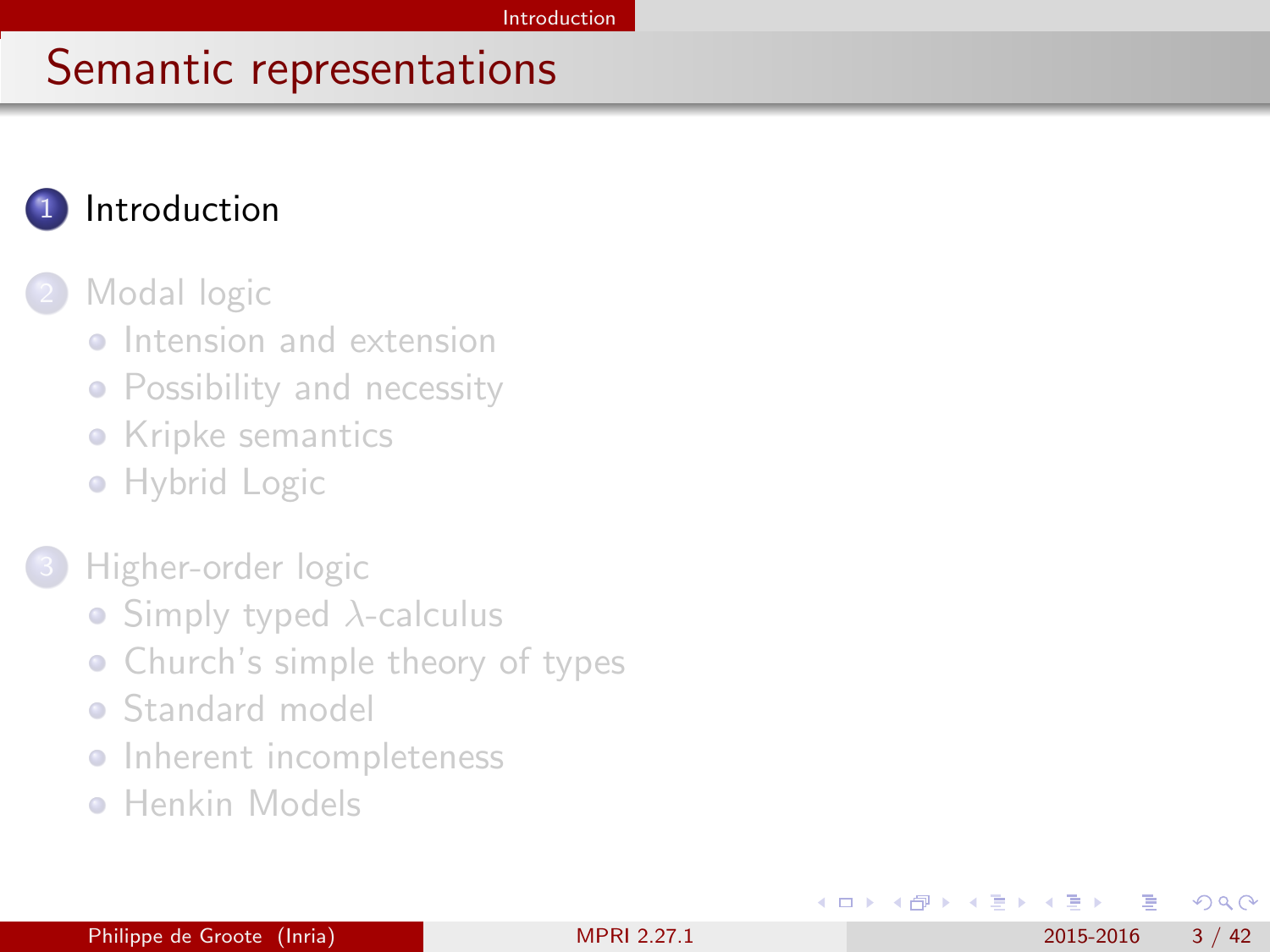- <span id="page-3-0"></span>• Semantics is the study of *meaning*.
- In this setting, the *logical* meaning of a declarative utterance is reduced to its truth conditions (truth conditional semantics).
- Model-theoretic semantics: the *logical* meaning of a declarative utterance is captured by the set of models that make valid the interpretation of this utterance.
- Proof-theoretic semantics: the *logical* meaning of a declarative utterance is captured by a logical formula.

 $200$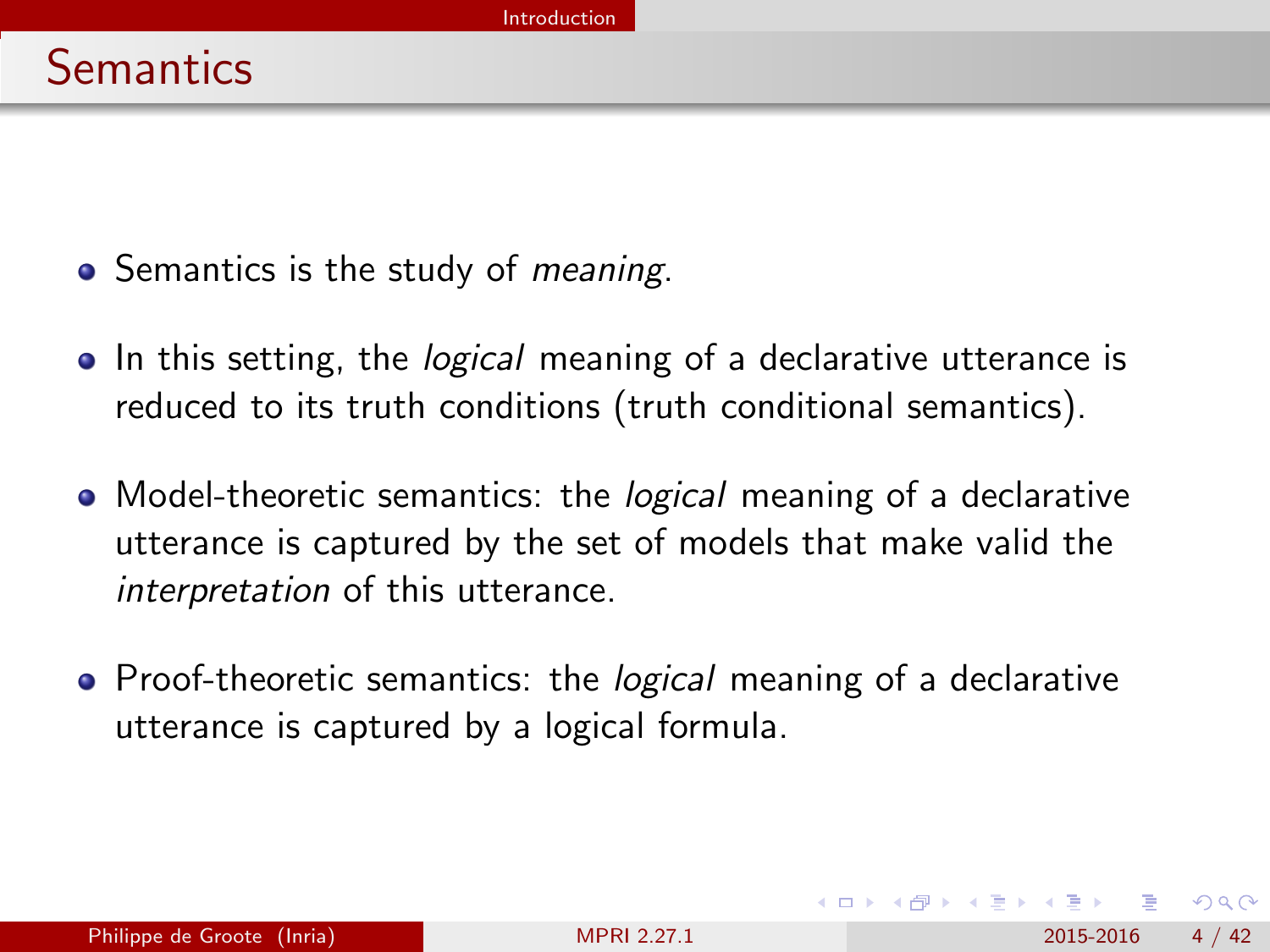<span id="page-4-0"></span>John eats a red apple.

### $\exists x.\mathbf{apple}(x) \land \mathbf{red}(x) \land \mathbf{eat}(\mathbf{j},x)$

D. Philippe de Groote (Inria) [MPRI 2.27.1](#page-0-0) 2015-2016 5 / 42

 $299$ 

イロト イ部 トイヨ トイヨト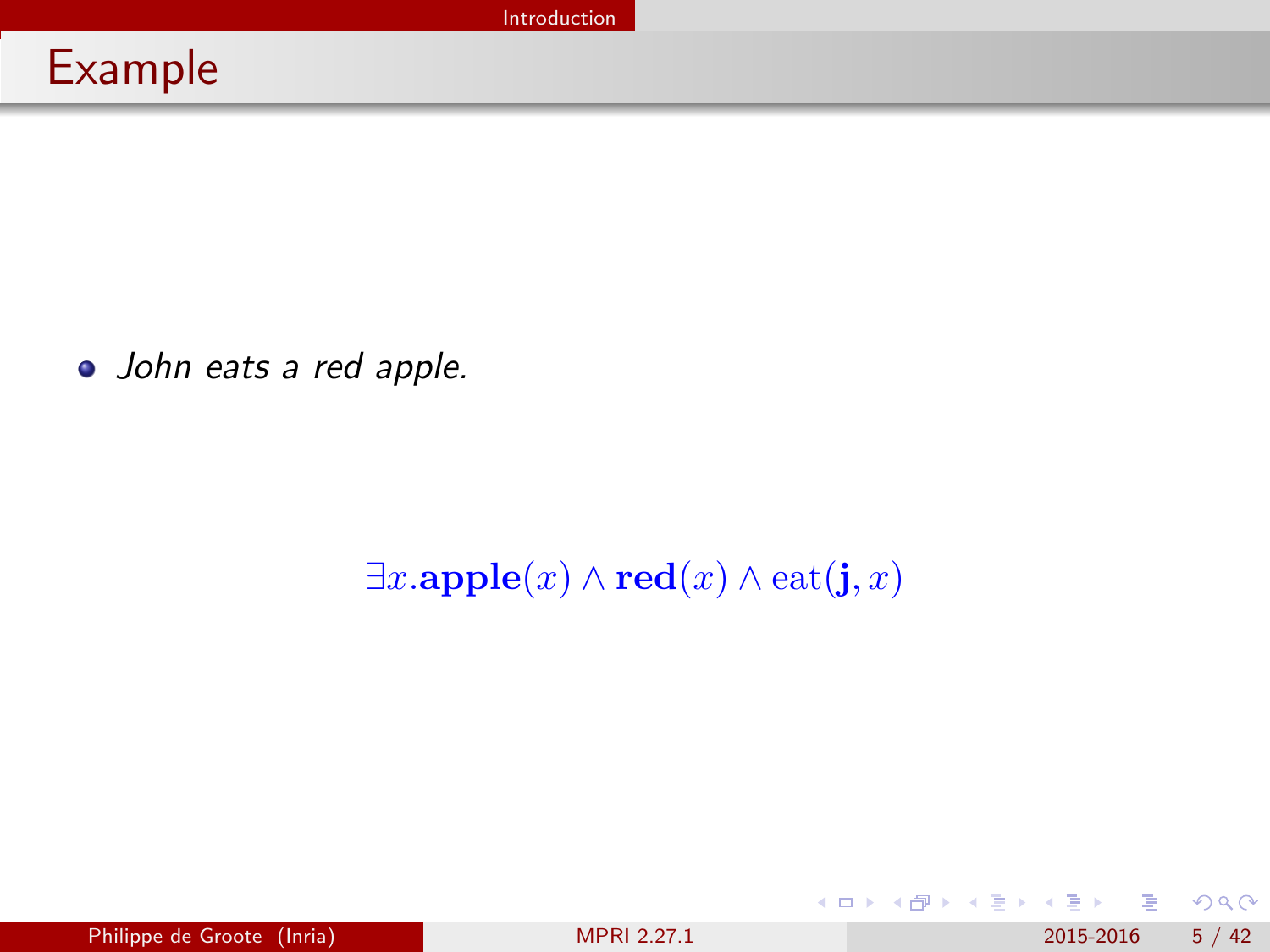#### <span id="page-5-0"></span>**[Introduction](#page-2-0)**



### [Modal logic](#page-5-0)

- **o** [Intension and extension](#page-6-0)
- [Possibility and necessity](#page-9-0)
- [Kripke semantics](#page-14-0)
- **•** [Hybrid Logic](#page-19-0)

[Higher-order logic](#page-25-0)

- [Simply typed](#page-26-0)  $\lambda$ -calculus
- [Church's simple theory of types](#page-30-0)
- **[Standard model](#page-34-0)**
- **•** [Inherent incompleteness](#page-37-0)
- **[Henkin Models](#page-40-0)**

∋ k i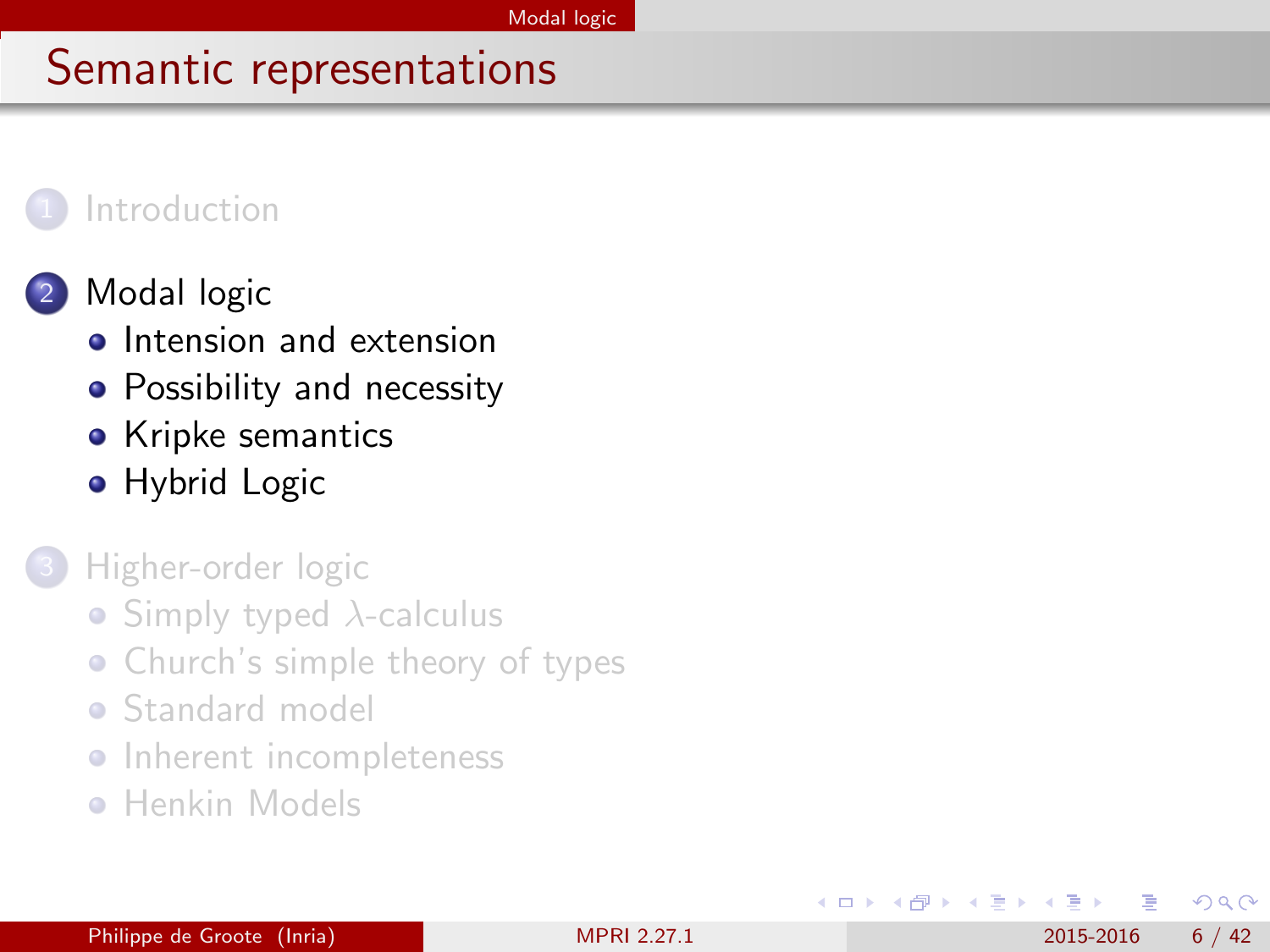#### <span id="page-6-0"></span>**[Introduction](#page-2-0)**



## [Modal logic](#page-5-0)

### **o** [Intension and extension](#page-6-0)

- [Possibility and necessity](#page-9-0)
- [Kripke semantics](#page-14-0)
- [Hybrid Logic](#page-19-0)

### [Higher-order logic](#page-25-0)

- [Simply typed](#page-26-0)  $\lambda$ -calculus
- [Church's simple theory of types](#page-30-0)
- **[Standard model](#page-34-0)**
- [Inherent incompleteness](#page-37-0)
- **[Henkin Models](#page-40-0)**

œ e l

 $200$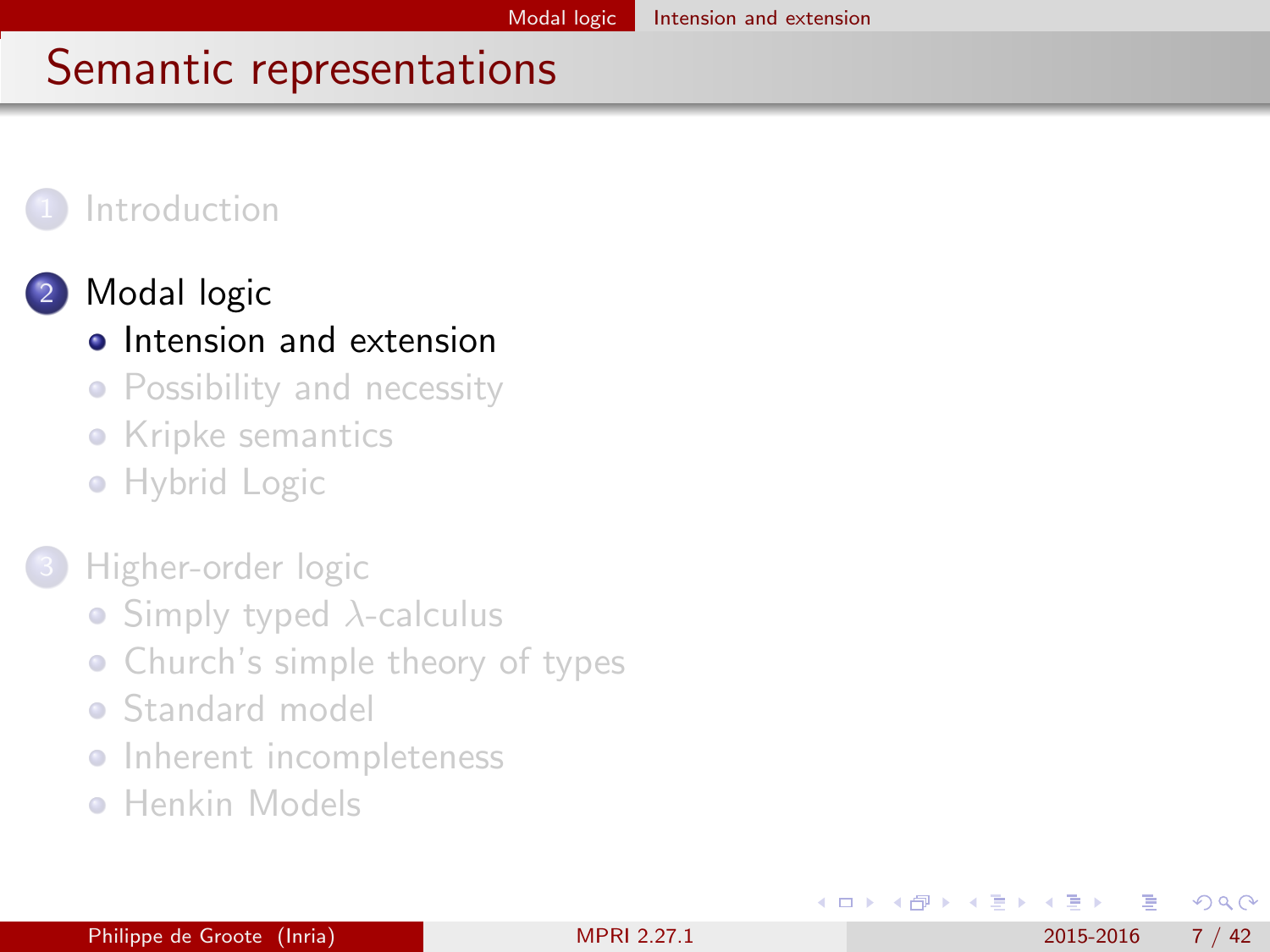## <span id="page-7-0"></span>Sinn und bedeutung



F.L.G. Frege (1848–1925)

Sinn (sense)/Bedeutung (reference) — Frege Intension/Extension — Carnap

According to Frege, the sense of an expression is its "mode of presentation", while the reference or denotation of an expression is the object it refers to.

For instance, both expressions " $1 + 1$ " and "2" have the same denotation but not the same sense.

 $200$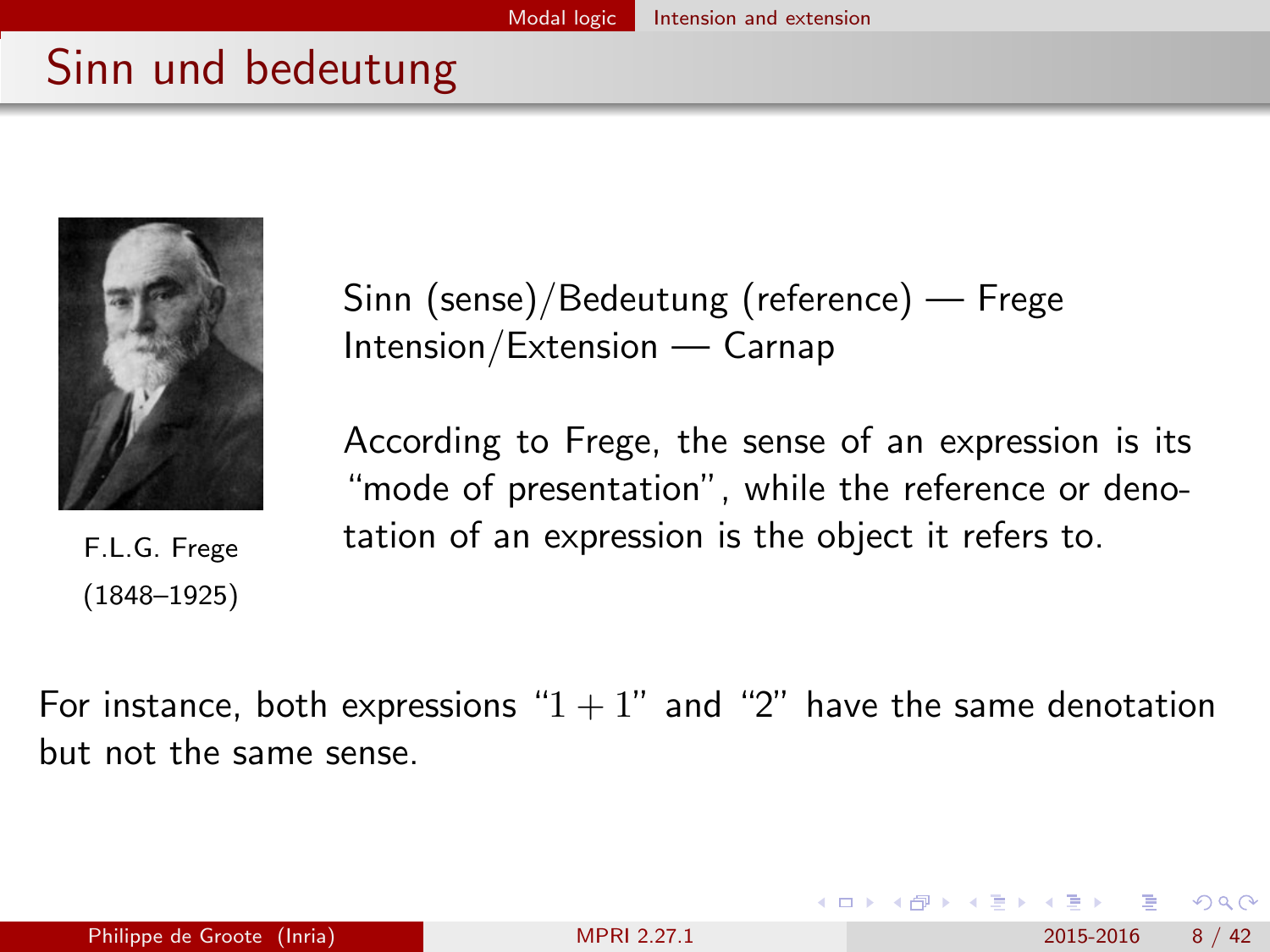<span id="page-8-0"></span>An intensional proposition is a proposition whose validity is not invariant under extensional substitution.

Frege gives the example of "the morning star" and "the evening star" which both refer to the planet Venus.

Compare "the morning star is the evening star" with "John does not know that the morning star is the evening star".

 $QQQ$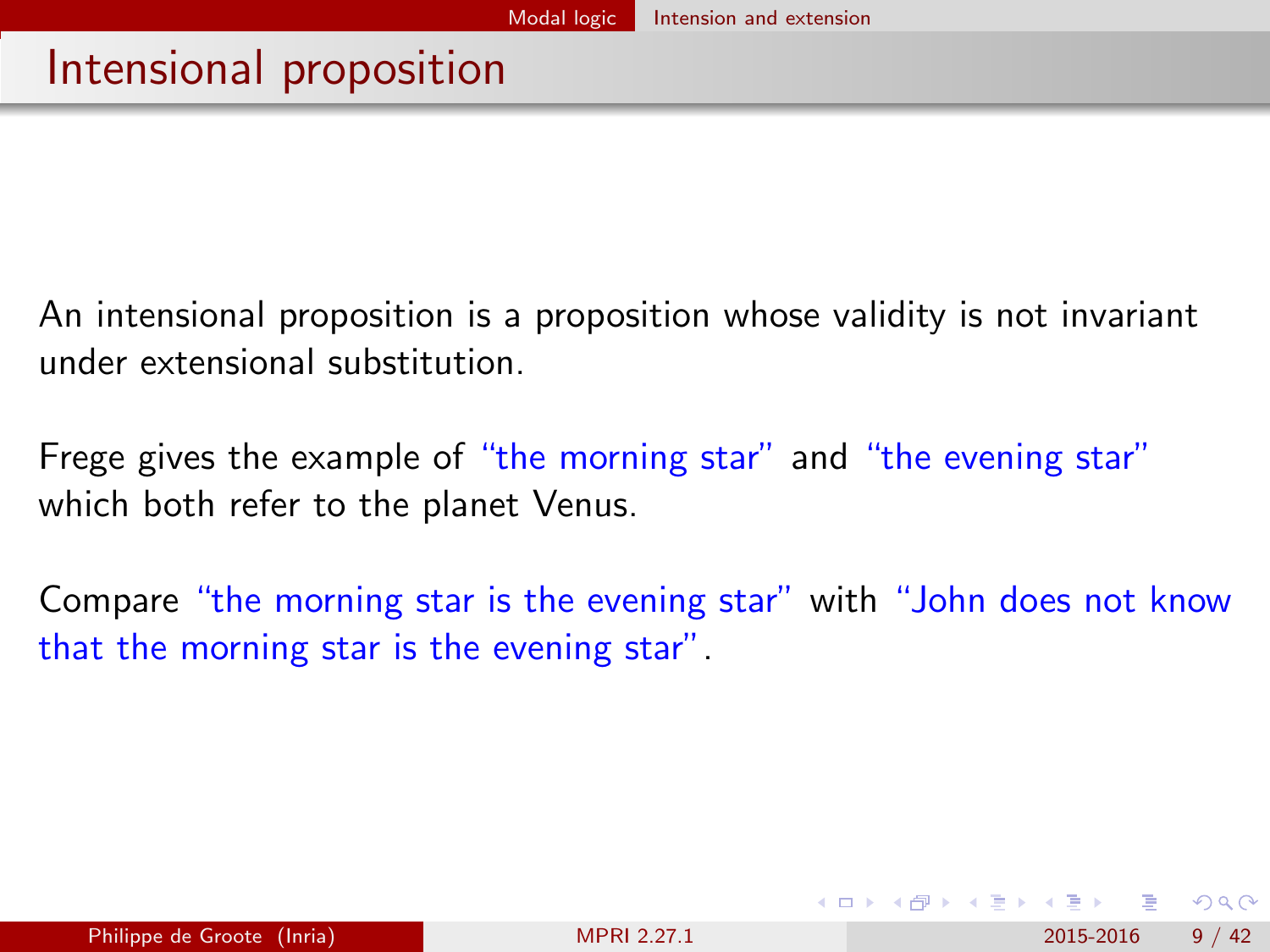#### <span id="page-9-0"></span>**[Introduction](#page-2-0)**



### [Modal logic](#page-5-0)

**o** [Intension and extension](#page-6-0)

### • [Possibility and necessity](#page-9-0)

- [Kripke semantics](#page-14-0)
- [Hybrid Logic](#page-19-0)

### [Higher-order logic](#page-25-0)

- [Simply typed](#page-26-0)  $\lambda$ -calculus
- [Church's simple theory of types](#page-30-0)
- **[Standard model](#page-34-0)**
- **•** [Inherent incompleteness](#page-37-0)
- **[Henkin Models](#page-40-0)**

 $\leftarrow$ 

∋⊳⊣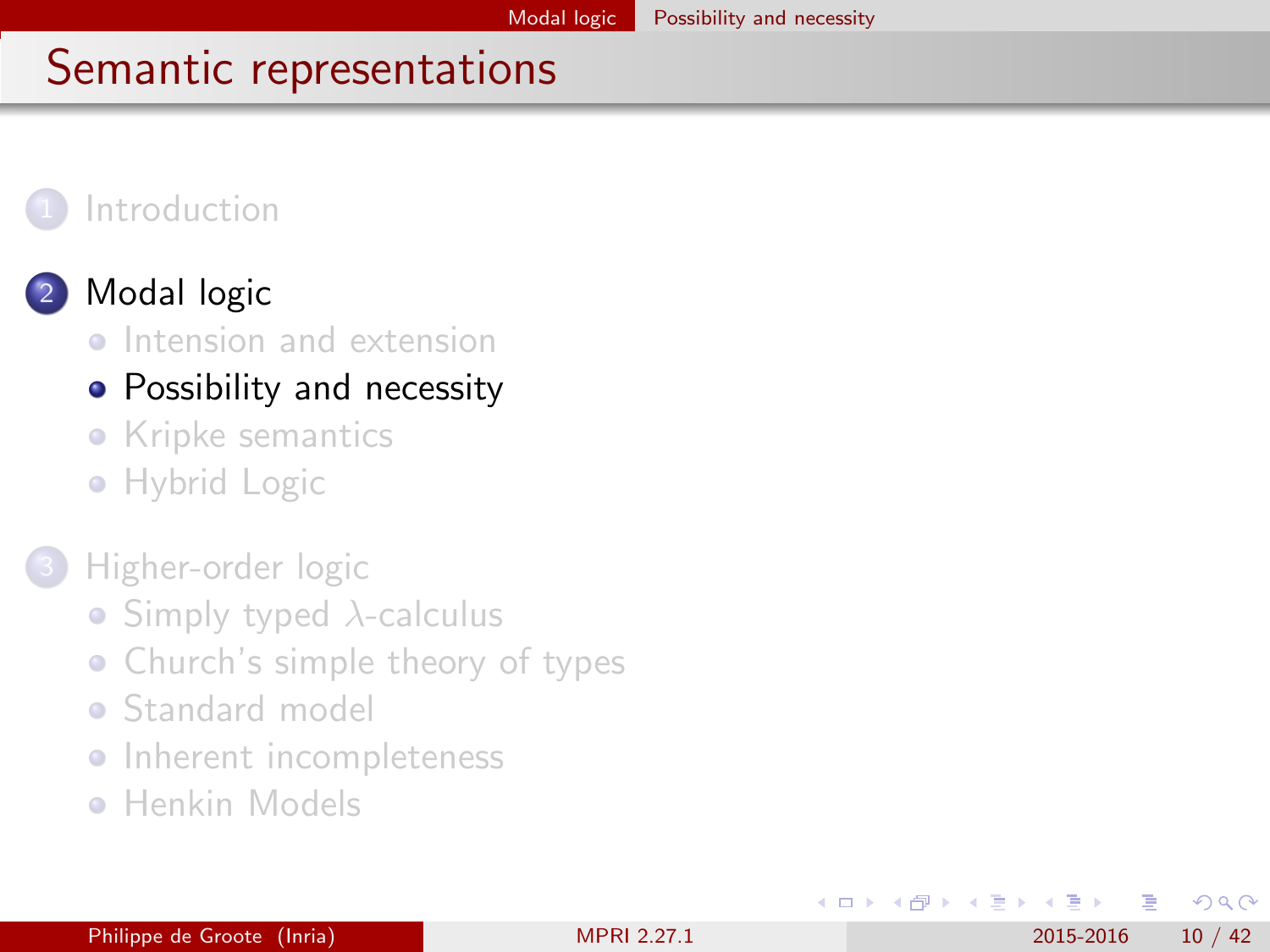- <span id="page-10-0"></span>• In a strict sense, modal logic is concerned with the study of statements and reasonings that involve the notions of necessity and possiblity
- In a more general sense, modal logic is concerned with the study of statements and reasonings that involve expressions (modals) that qualify the validity of a judgement:
	- Alethic logic: It is necessary that... It is possible that...
	- Deontic logic: It is mandatory that... It is allowed that...
	- Epistemic logic: *Bob knows that... Bob ignores that...*
	- Temporal logic: It will always be the case that... It will eventually be the case that...

 $\Omega$ 

医单位 医单位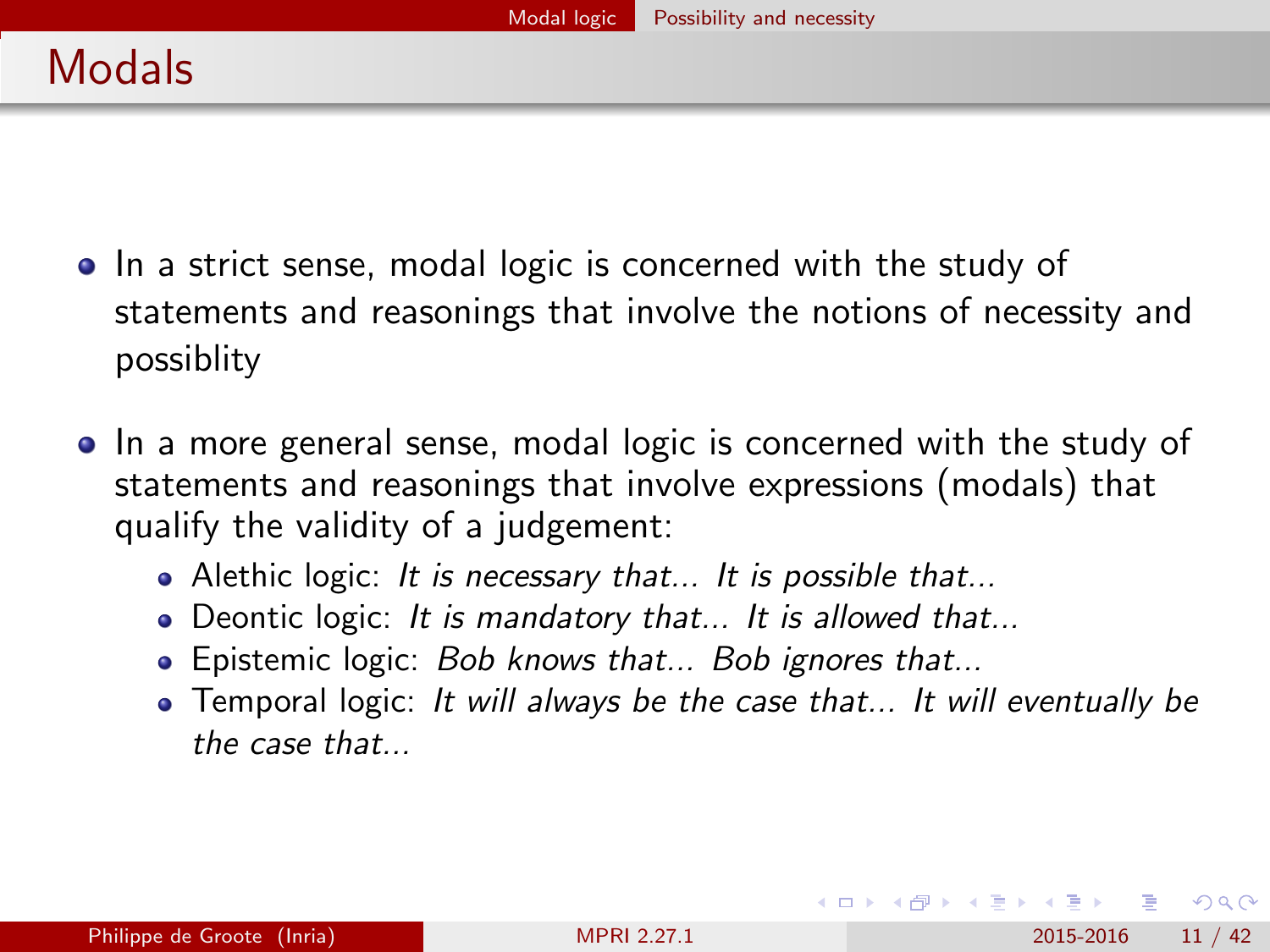# <span id="page-11-0"></span>Leibniz



G.W. von Leibniz (1646–1716)

A proposition is necessarily true if it is true in all possible worlds.

A proposition is possibly true if it is true in at least one possible world.

Pangloss enseignait la métaphysico-théologo-cosmolo-nigologie. Il prouvait admirablement qu'il n'y a point d'effet sans cause, et que, dans ce meilleur des mondes possibles, le château de monseigneur le baron était le plus beau des châteaux et madame la meilleure des baronnes possibles.

Voltaire (Candide)

 $\Omega$ 

化重新润滑脂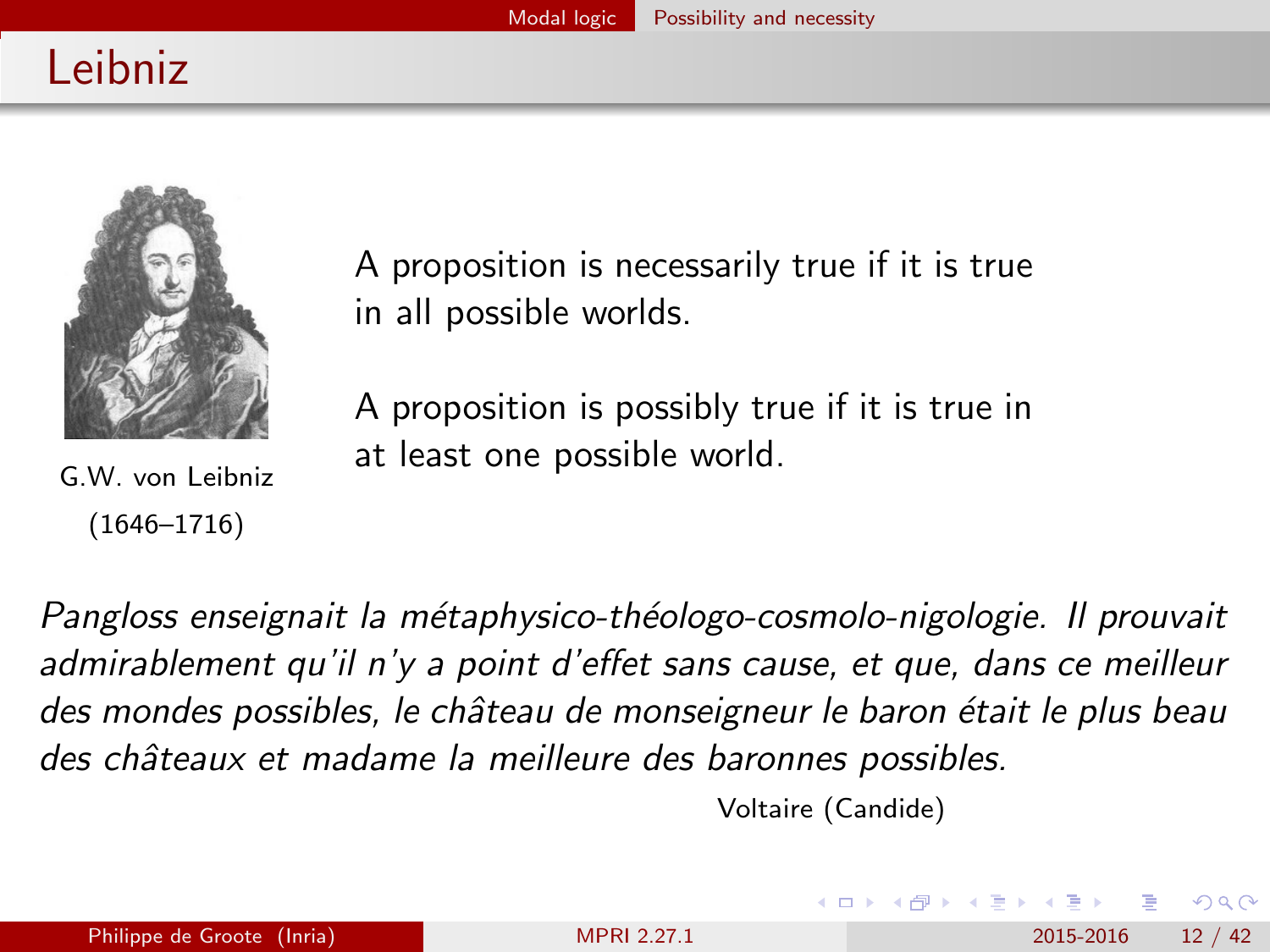## <span id="page-12-0"></span>Formalization

### Syntax:

 $F \ ::= a \mid \neg F \mid F \vee F \mid \Box F$ 

Define the other connectives in the usual way. Define  $\Diamond A$  as  $\neg \Box \neg A$ .

 $\Box A$  stands for "necessarily A".  $\Diamond A$  stands for "possibly A".

### Validity:

let  $\mathcal{M} = \langle W, P \rangle$ , where W is a set of "possible worlds", and P is a function that asigns to each atomic proposition a subset of  $W$ .

- $\bullet \mathcal{M}, s \models a \text{ iff } s \in P(a).$
- $\bullet$   $\mathcal{M}, s \models \neg A$  iff not  $\mathcal{M}, s \models A$ .
- $\bullet$   $\mathcal{M}, s \models A \vee B$  iff either  $\mathcal{M}, s \models A$  or  $\mathcal{M}, s \models B$ , or both.
- $\bullet$   $\mathcal{M}, s \models \Box A$  iff for every  $t \in W$ ,  $\mathcal{M}, t \models A$ .

 $\Omega$ 

 $\mathbf{A} \equiv \mathbf{A} + \mathbf{A} \mathbf{B} + \mathbf{A} \mathbf{B} + \mathbf{A} \mathbf{B} + \mathbf{B} \mathbf{B}$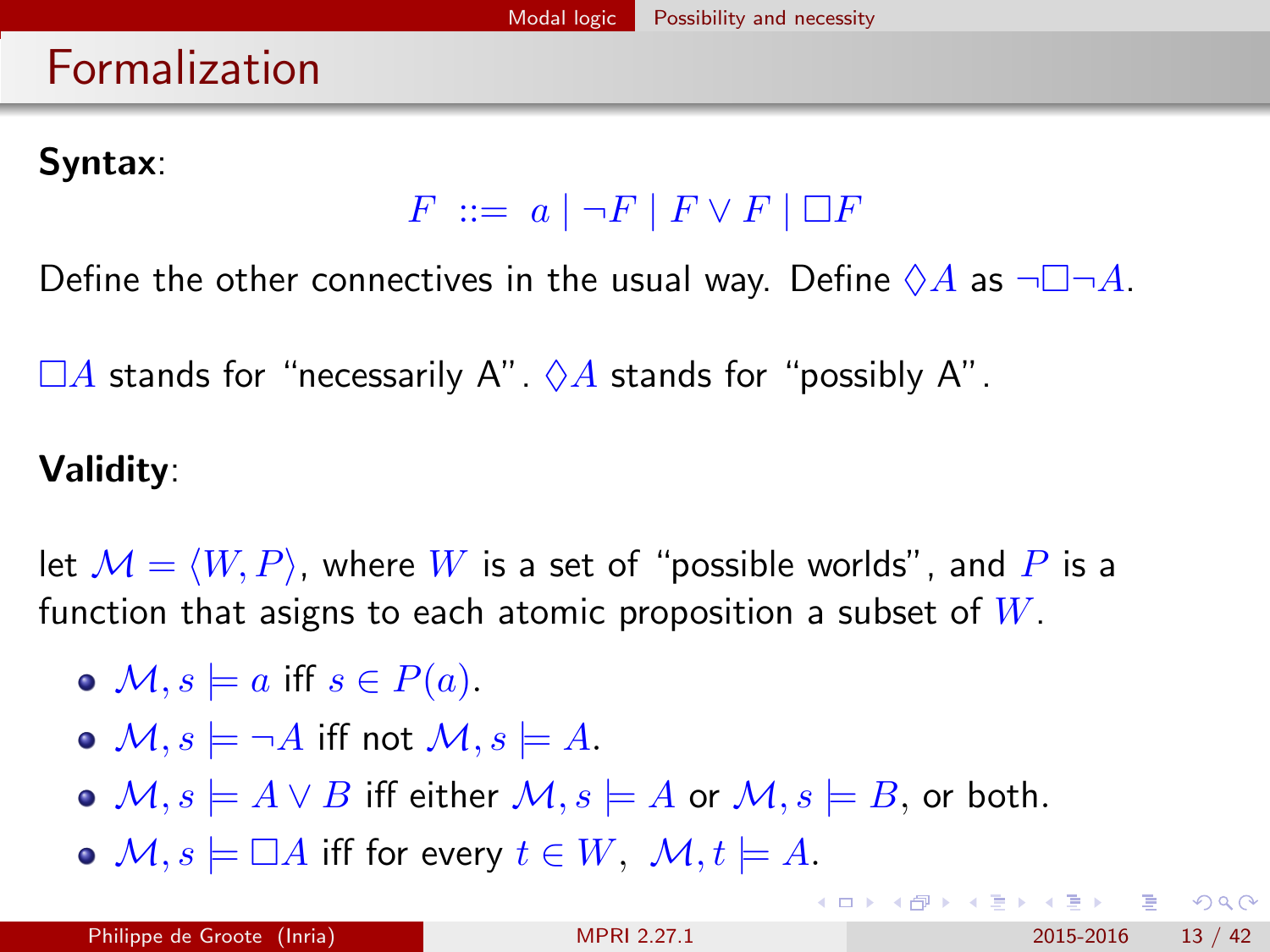# <span id="page-13-0"></span>System S5

- (P) all propositional tautologies
- $(K)$   $\square(A \supset B) \supset (\square A \supset \square B)$
- $(T)$   $\Box A \supset A$
- $(5)$   $\Diamond A \supset \Box \Diamond A$

Modus ponens:

| Philippe de Groote (Inria) | <b>MPRI 2.27.1</b>           | 14/4<br>2015-2016             |
|----------------------------|------------------------------|-------------------------------|
| le of necessitation:       | $\boldsymbol{A}$<br>$\Box A$ | イロト (個) (電) (電) (電) (電) きっつな( |
| dus ponens:                | $A \supset B$ $A$<br>B       |                               |

Rule of necessitation: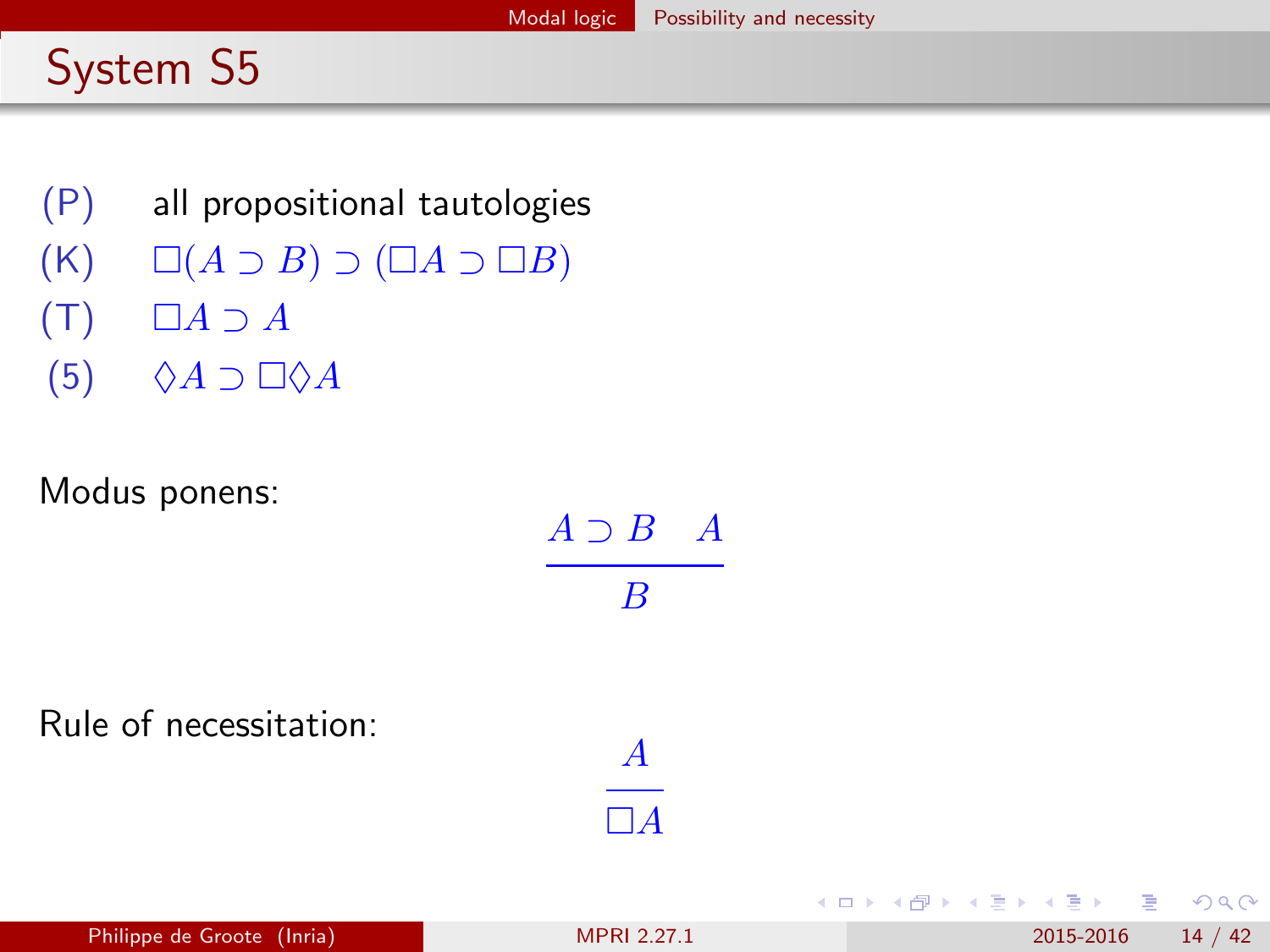#### <span id="page-14-0"></span>**[Introduction](#page-2-0)**



### [Modal logic](#page-5-0)

- **[Intension and extension](#page-6-0)**
- [Possibility and necessity](#page-9-0)

### • [Kripke semantics](#page-14-0)

• [Hybrid Logic](#page-19-0)

### [Higher-order logic](#page-25-0)

- [Simply typed](#page-26-0)  $\lambda$ -calculus
- [Church's simple theory of types](#page-30-0)
- **[Standard model](#page-34-0)**
- [Inherent incompleteness](#page-37-0)
- **[Henkin Models](#page-40-0)**

4 0 8

E F.K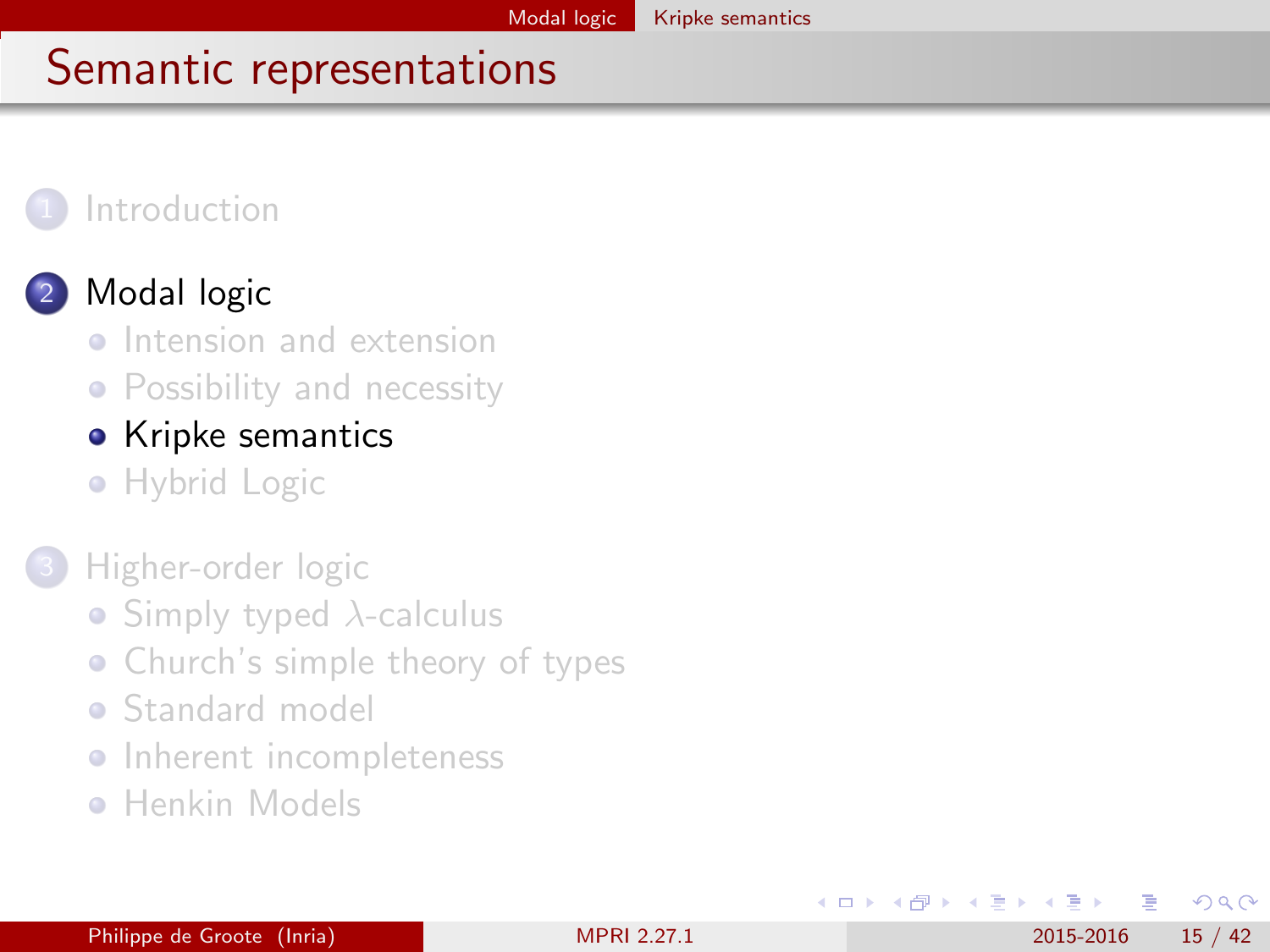<span id="page-15-0"></span>let  $\mathcal{M} = \langle W, R, P \rangle$ , where W is a set of "possible worlds", R is a binary relation over  $W$ , and P is a function that asigns to each atomic proposition a subset of  $W$ .

$$
\bullet \ \mathcal{M}, s \models \Box A \text{ iff for every } t \in W \text{ such that } sRt, \ \mathcal{M}, t \models A.
$$

•  $M, s \models \Diamond A$  iff for some  $t \in W$  such that  $sRt, M, t \models A$ .

 $\Omega$ 

イロト イ押ト イヨト イヨト ニヨ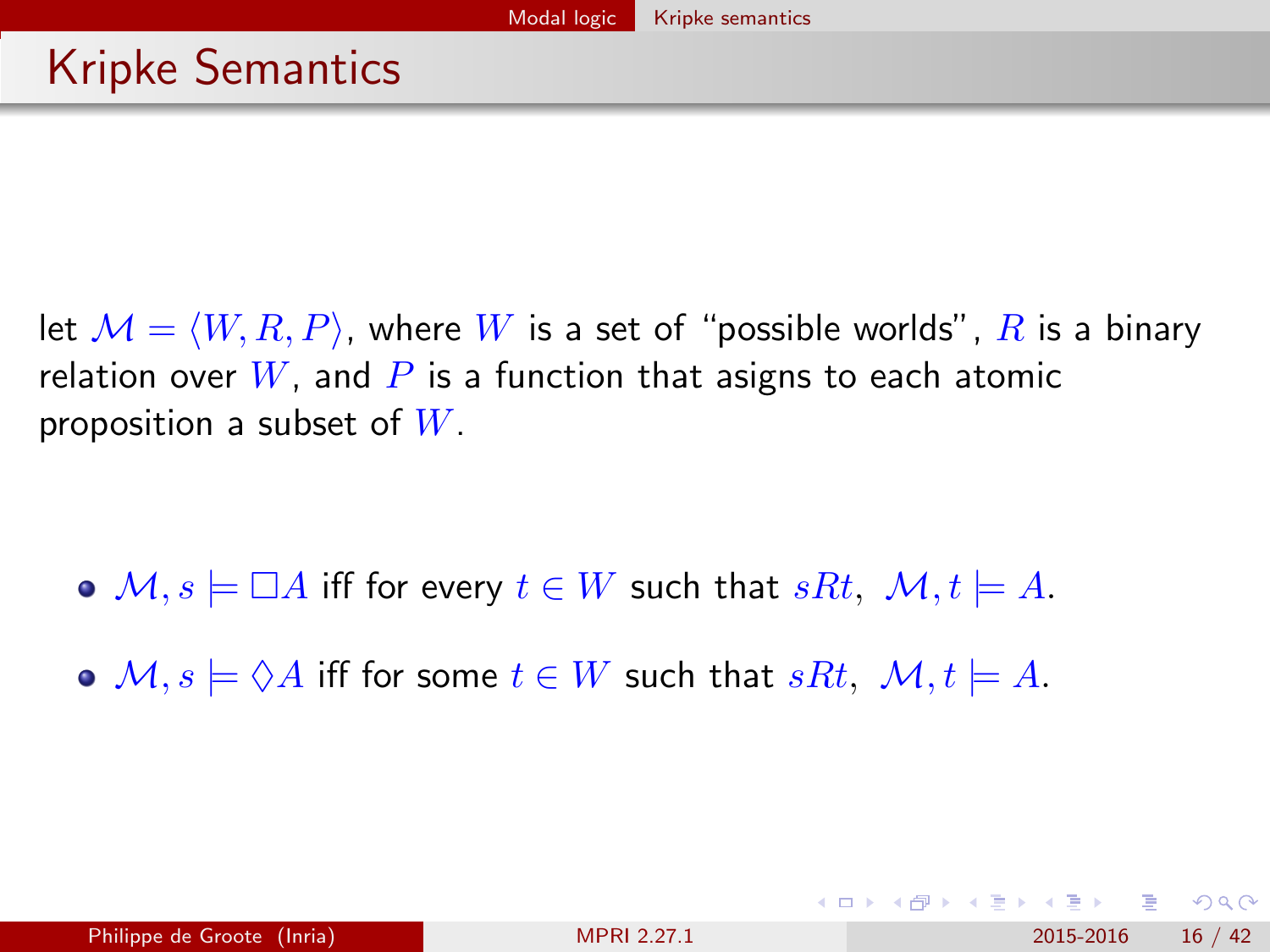## <span id="page-16-0"></span>System K

(P) all propositional tautologies  $(K)$   $\square(A \supset B) \supset (\square A \supset \square B)$ 

Modus ponens:

| $A \supset B$ $A$         |  |
|---------------------------|--|
| $\boldsymbol{\mathsf{B}}$ |  |

A  $\Box A$ 

Rule of necessitation:

画

- 4 君 8 - 4 君 8

**← ロ → → ← 何 →** 

 $QQ$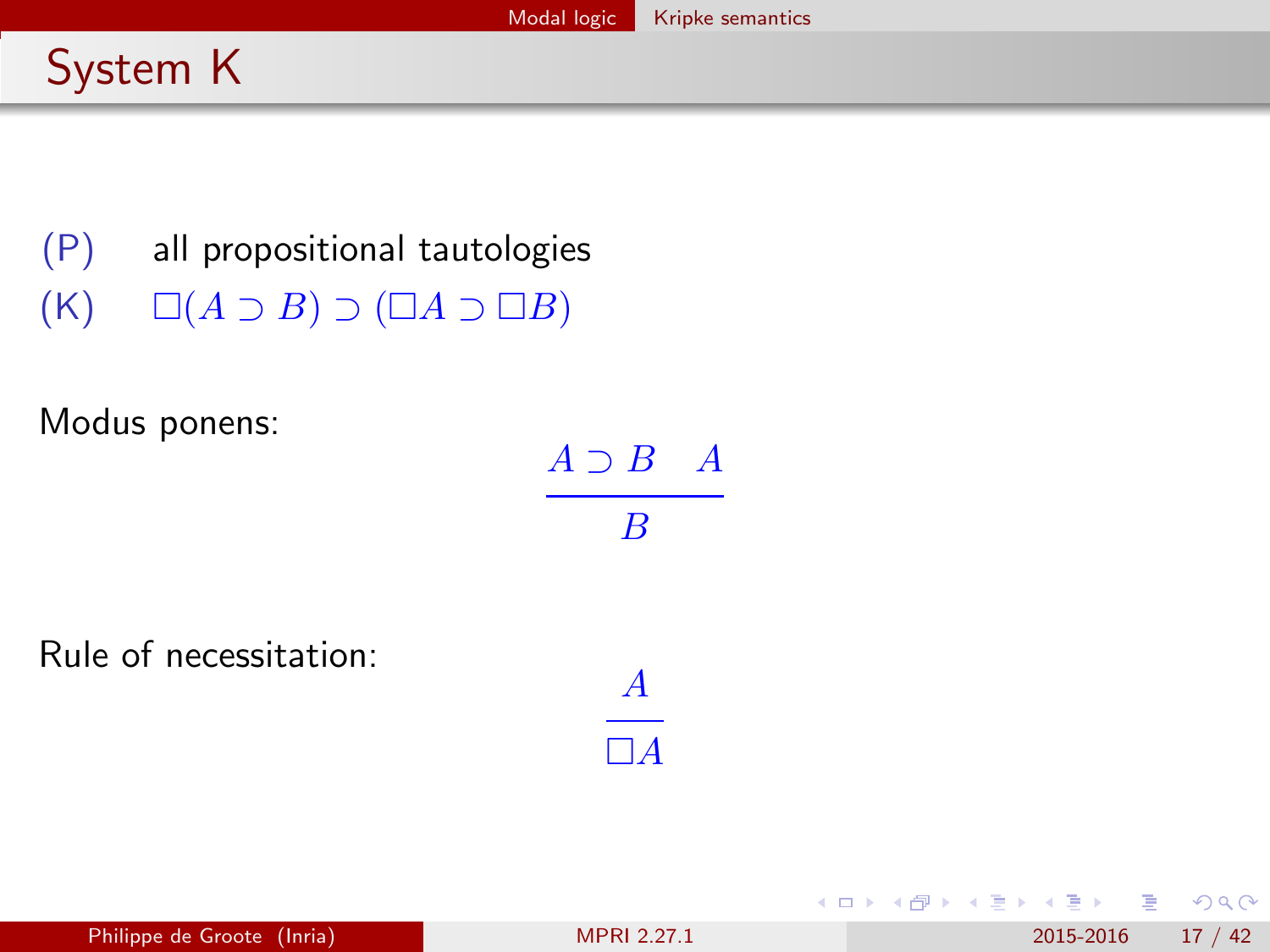<span id="page-17-0"></span>The following theorems of S5 are not valid in the class of all Kripke models:

- $(D)$   $\Box A \supset \Diamond A$
- $(T)$   $\Box A \supset A$
- $(B)$   $A \supset \Box \Diamond A$
- $(4)$   $\Box A \supset \Box \Box A$
- $(5)$   $\Diamond A \supset \Box \Diamond A$

A binary relation  $R \subset W \times W$  is serial if and only if for every  $s \in W$  there exists  $t \in W$  such that  $sRt$ .

 $QQ$ 

| ④ 重 ※ ④ 重 》

◂**◻▸ ◂<del>⁄</del>** ▸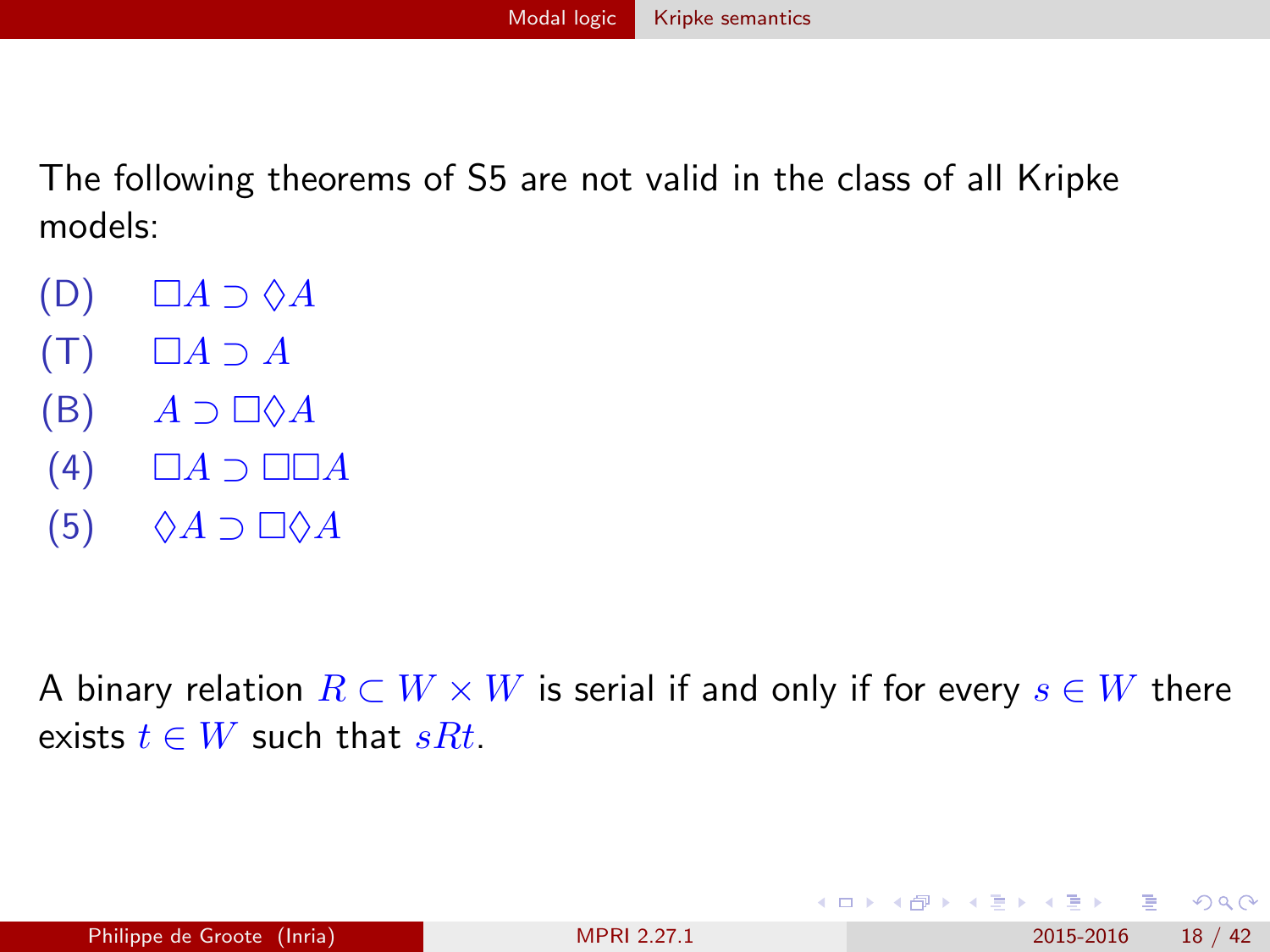## <span id="page-18-0"></span>Some well-known systems

| KD  | basic deontic logic | serial                           |
|-----|---------------------|----------------------------------|
| KT. | basic alethic logic | reflexive                        |
| KTB | Brouwersche system  | reflexive, symmetric             |
| KT4 | Lewis' S4           | reflexive, transitive            |
| KT5 | Lewis' S5           | reflexive, symmetric, transitive |

メロメ メ都 メメ きょくきょ

 $2990$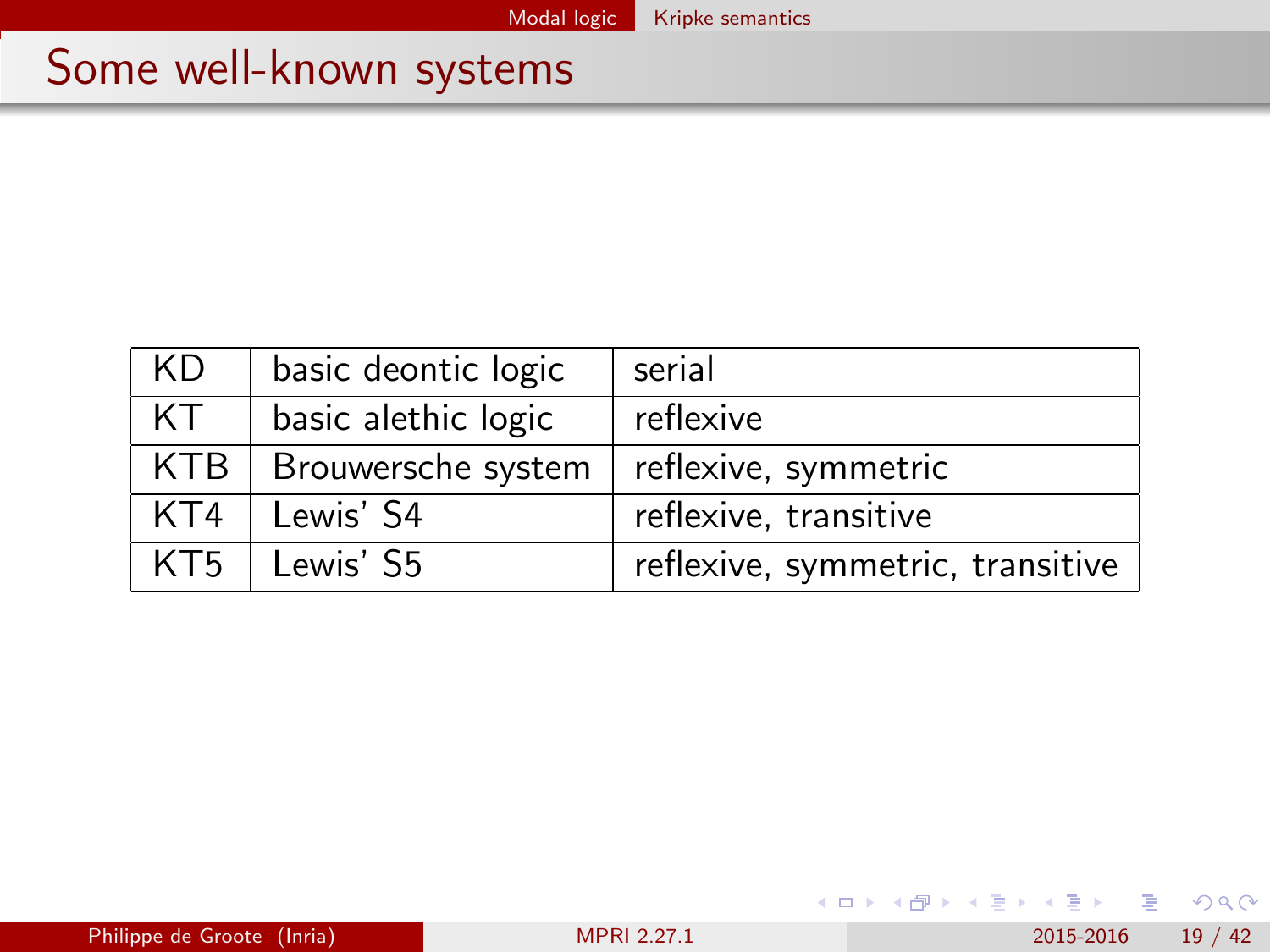#### <span id="page-19-0"></span>**[Introduction](#page-2-0)**



### [Modal logic](#page-5-0)

- **o** [Intension and extension](#page-6-0)
- [Possibility and necessity](#page-9-0)
- [Kripke semantics](#page-14-0)
- **•** [Hybrid Logic](#page-19-0)
- [Higher-order logic](#page-25-0)
	- [Simply typed](#page-26-0)  $\lambda$ -calculus
	- [Church's simple theory of types](#page-30-0)
	- **[Standard model](#page-34-0)**
	- **•** [Inherent incompleteness](#page-37-0)
	- **[Henkin Models](#page-40-0)**

∋⊳⊣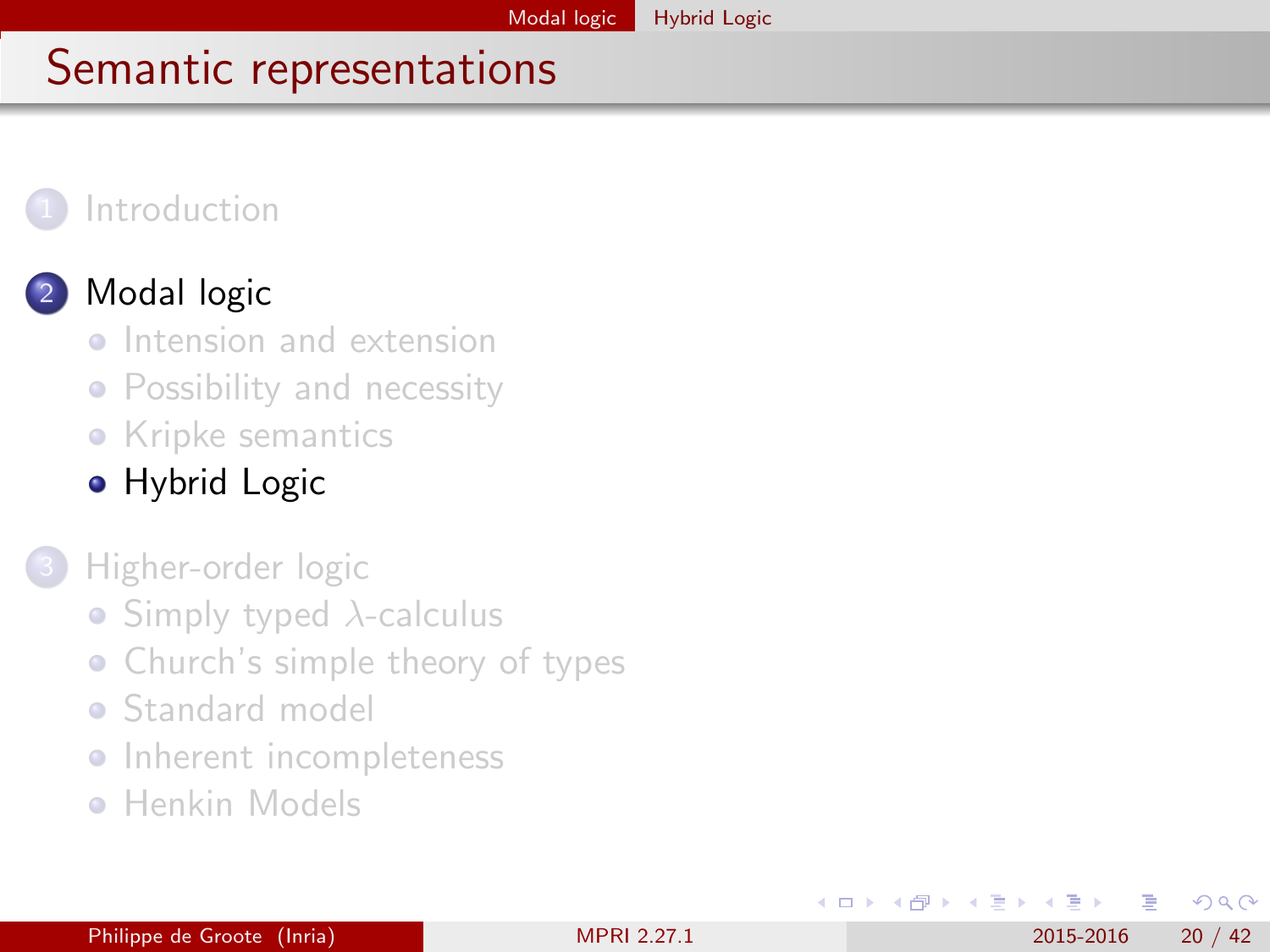<span id="page-20-0"></span>Key idea: provide the formula language with explicit means of speaking about worlds!

Two sorts of atoms: usual atomic propositions  $(a, b, c, \ldots)$ , and nominals  $(i, j, k, \ldots)$ . Nominals will be used for naming worlds.

 $F \ ::= a \mid i \mid \neg F \mid F \vee F \mid \Box F \mid \downarrow i. F \mid @_{i}F$ 

↓ is a binder: the free occurrences of i in A are bound in  $\downarrow i$ . F. On the, other hand,  $\overline{Q}$  is simply a binary connectives whose first term must be a nominal.

Intuition: ↓ is used for naming the "here-and-now". It allows a nominal to be bound to the current world.  $\mathbb{Q}_i A$  asserts that proposition A holds at world  $i$ .

イロト イ団 トイミト イミト ニヨー りんぴ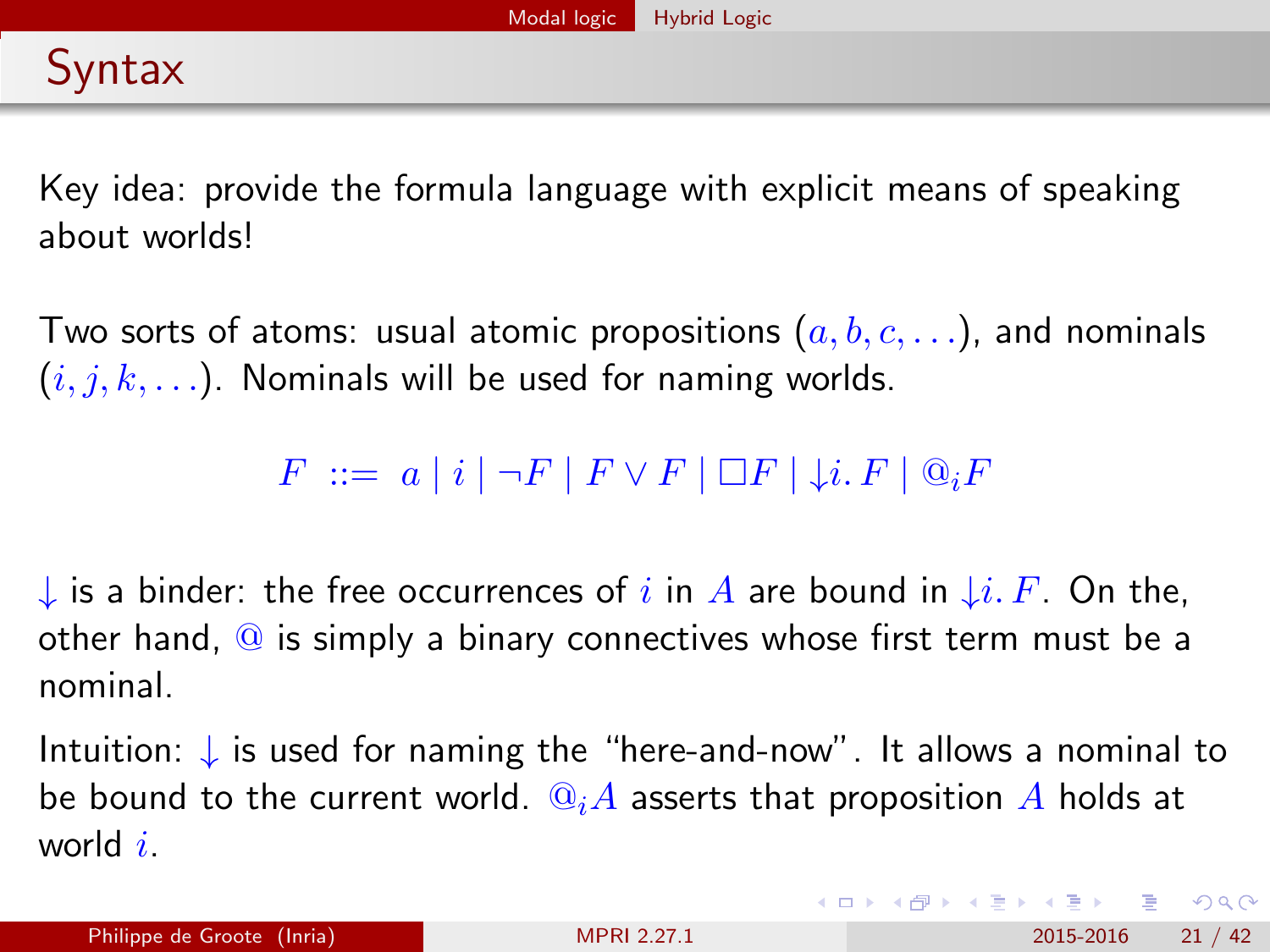<span id="page-21-0"></span>Let  $M = \langle W, R, P \rangle$  be a Kripke model, and let  $\eta$  be a valuation that assigns to each nominal an element of  $W$ .

$$
\mathcal{M}, \eta, s \models a \text{ iff } s \in P(a).\n\mathcal{M}, \eta, s \models i \text{ iff } s = \eta(i).\n\mathcal{M}, \eta, s \models \neg A \text{ iff not } \mathcal{M}, \eta, s \models A.\n\mathcal{M}, \eta, s \models A \lor B \text{ iff either } \mathcal{M}, \eta, s \models A \text{ or } \mathcal{M}, \eta, s \models B, \text{ or both.}\n\mathcal{M}, \eta, s \models \Box A \text{ iff for every } t \in W \text{ such that } sRt, \mathcal{M}, \eta, t \models A.\n\mathcal{M}, \eta, s \models \downarrow i. A \text{ iff } \mathcal{M}, \eta[i:=s], s \models A.\n\mathcal{M}, \eta, s \models \mathbb{Q}_i A \text{ iff } \mathcal{M}, \eta, \eta(i) \models A.
$$

**← ロ → → ← 何 →** 

 $QQ$ 

- 4 重 8 - 4 重 8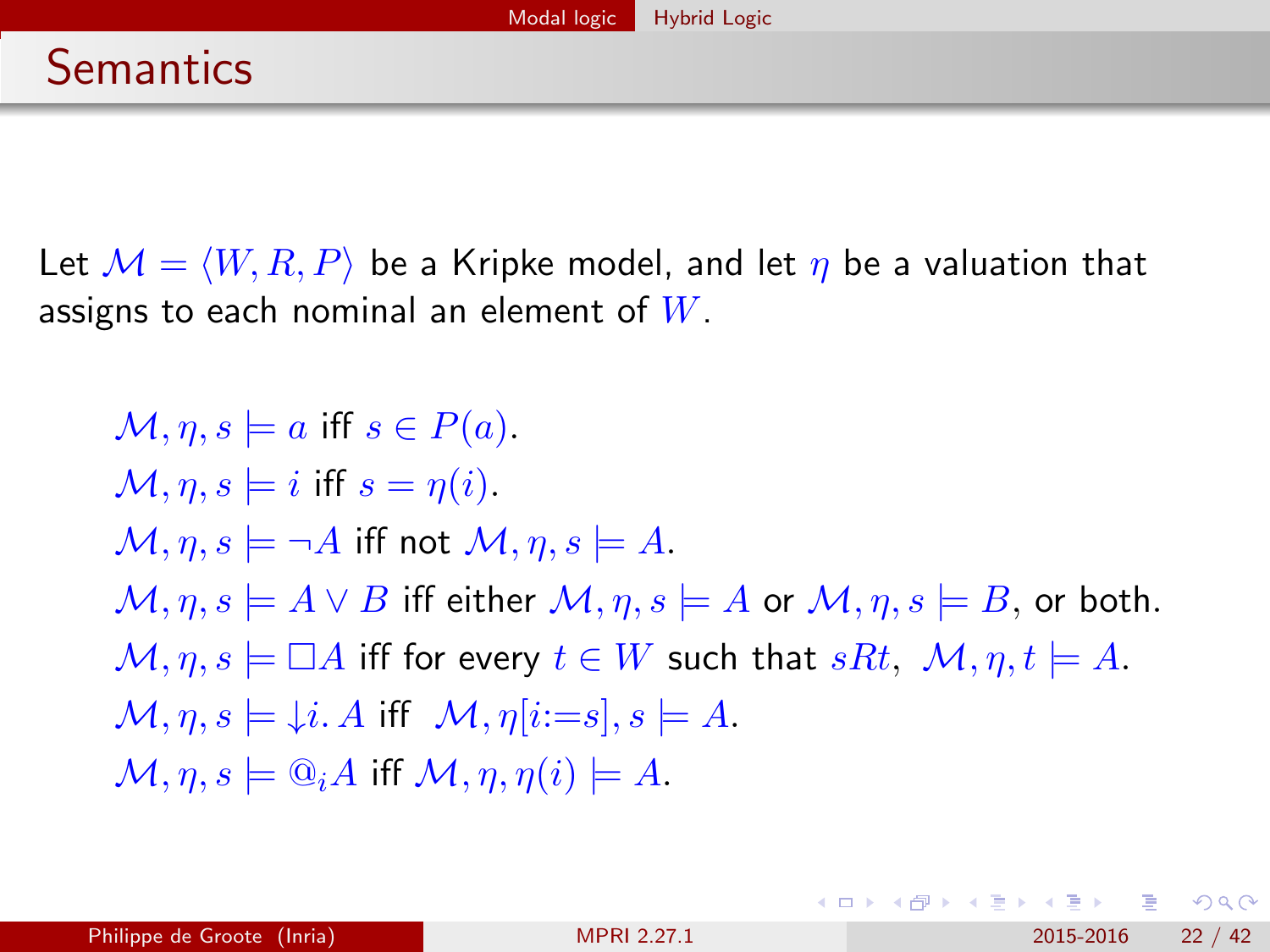## <span id="page-22-0"></span>Axiomatization

- **1** all propositional tautologies
- $\bullet$   $\downarrow i. (A \supset B) \supset (A \supset \downarrow i. B)$ , where i does not occur free in A
- $\bullet$   $\downarrow$ *i. A*  $\supset$  (*j*  $\supset$  *A*[*i*:=*j*])
- $\downarrow i. (i \supset A) \supset \downarrow i. A$
- $\bullet$   $\downarrow i. A \equiv \neg \downarrow i. \neg A$
- $\odot$   $\odot_i (A \supset B) \supset (\odot_i A \supset \odot_i B)$
- $\Omega$   $\mathbb{Q}_i A \equiv \neg \mathbb{Q}_i \neg A$
- 8  $i \wedge A \supset @_i A$

 $QQ$ 

医毛囊 医牙骨下的

4 D F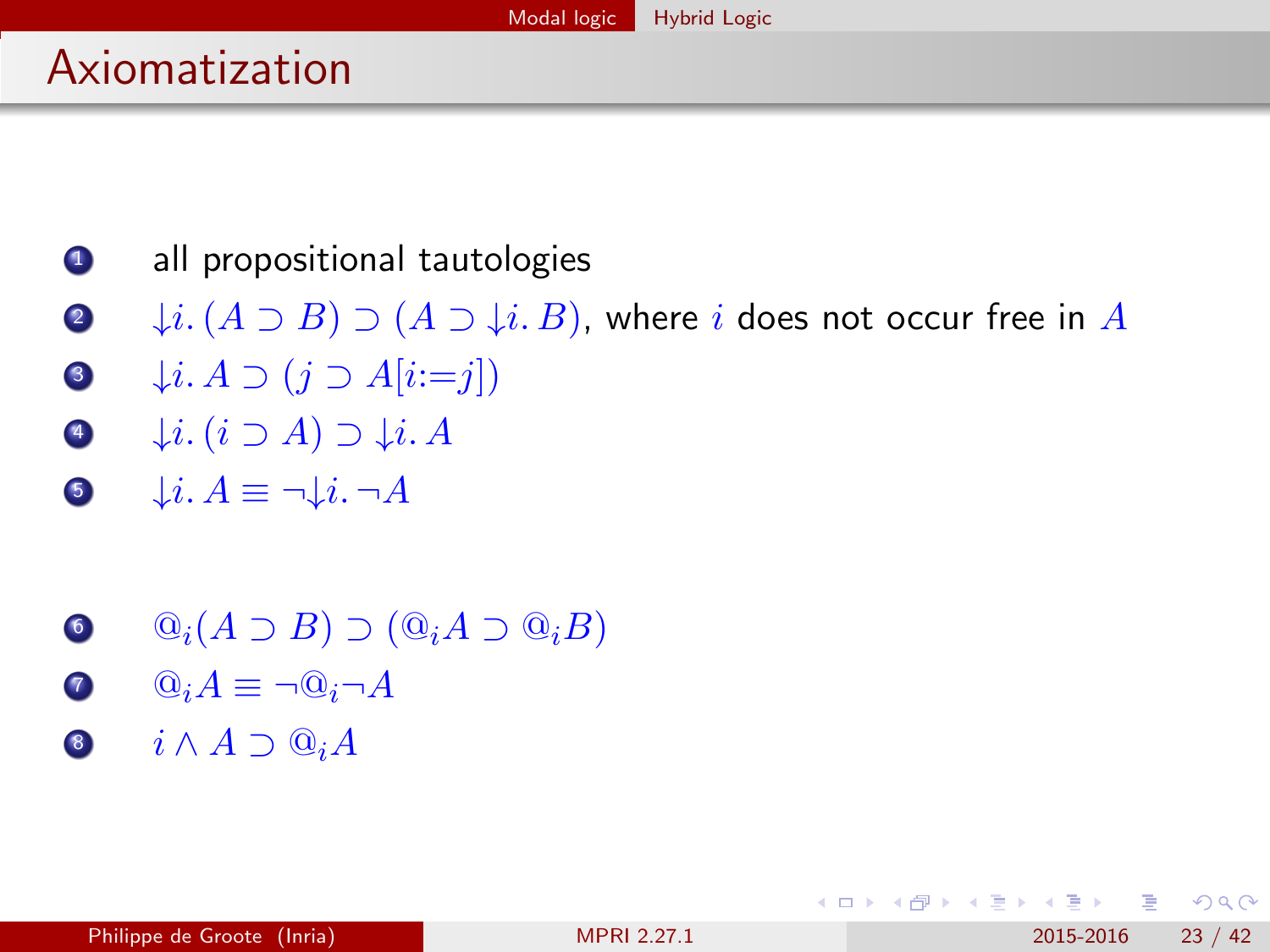- <span id="page-23-0"></span> $\bullet$   $\bullet$   $i$
- $\textbf{0} \quad \textbf{0}_{i}j \supset (\textbf{0}_{j}A \supset \textbf{0}_{i}A)$
- $\mathbf{0} \qquad \mathbf{0}_i j \equiv \mathbf{0}_j i$
- $\mathbf{Q} \qquad \mathbf{Q}_i \mathbf{Q}_j A \equiv \mathbf{Q}_j A$
- **3**  $\Diamond$ **Q**<sub>*i</sub>A* ⊃ **Q**<sub>*i</sub>A*</sub></sub>
- 14  $\Diamond i \wedge @_{i}A \supset \Diamond A$



 $(*)$  j is distinct from i and does not occur free in A or B.

K ロ ⊁ K 個 ≯ K 君 ⊁ K 君 ≯

 $QQ$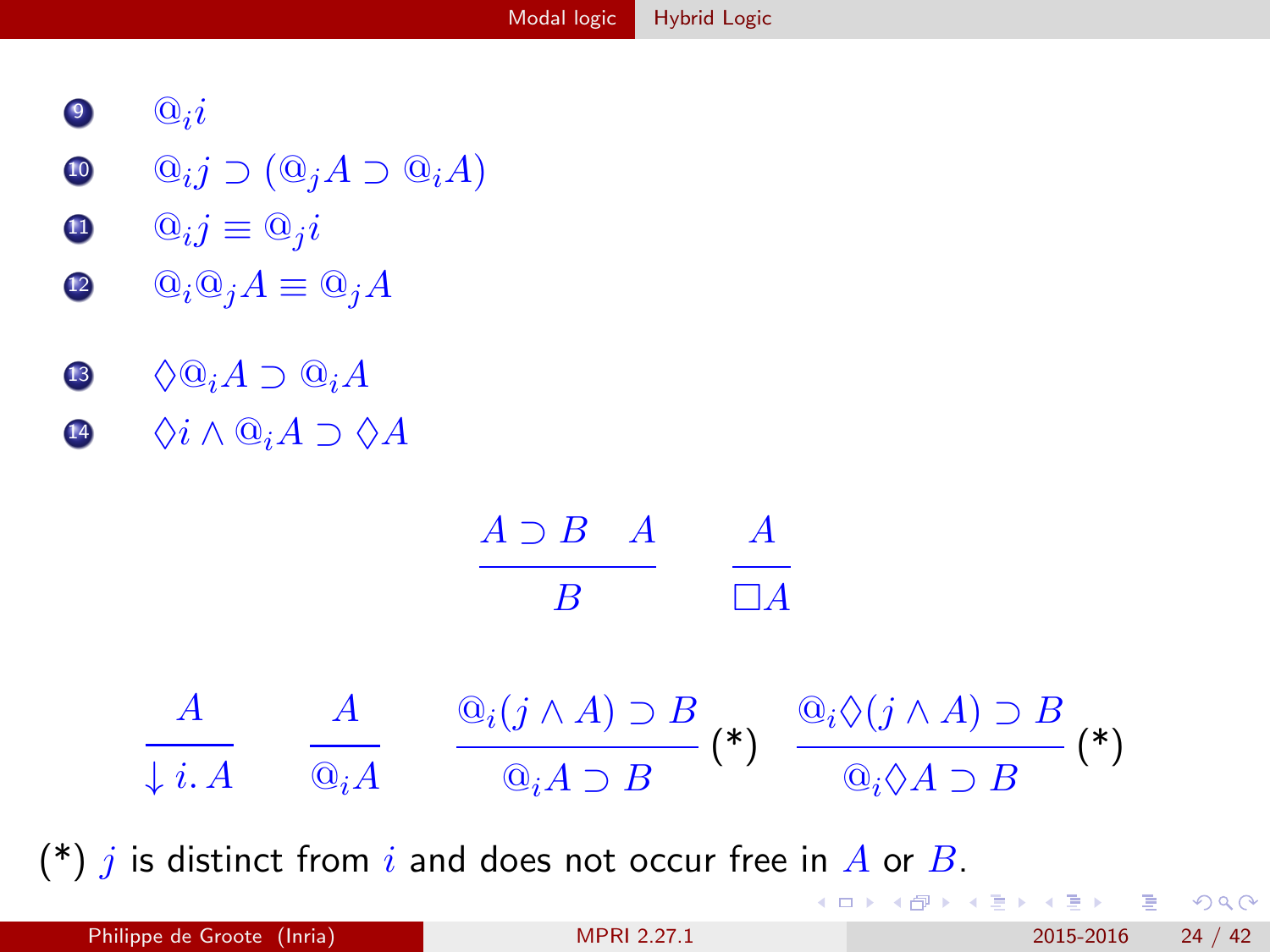<span id="page-24-0"></span>The binary operator of temporal logic:

A until B

may be defined as:

 $\downarrow i. \Diamond \downarrow j. @$ <sub>i</sub> $(\Diamond (j \land B) \land \Box (\Diamond j \supset A))$ 

**← ロ ▶ → イ 同** 

| ④ 重 ※ ④ 重 》

 $QQ$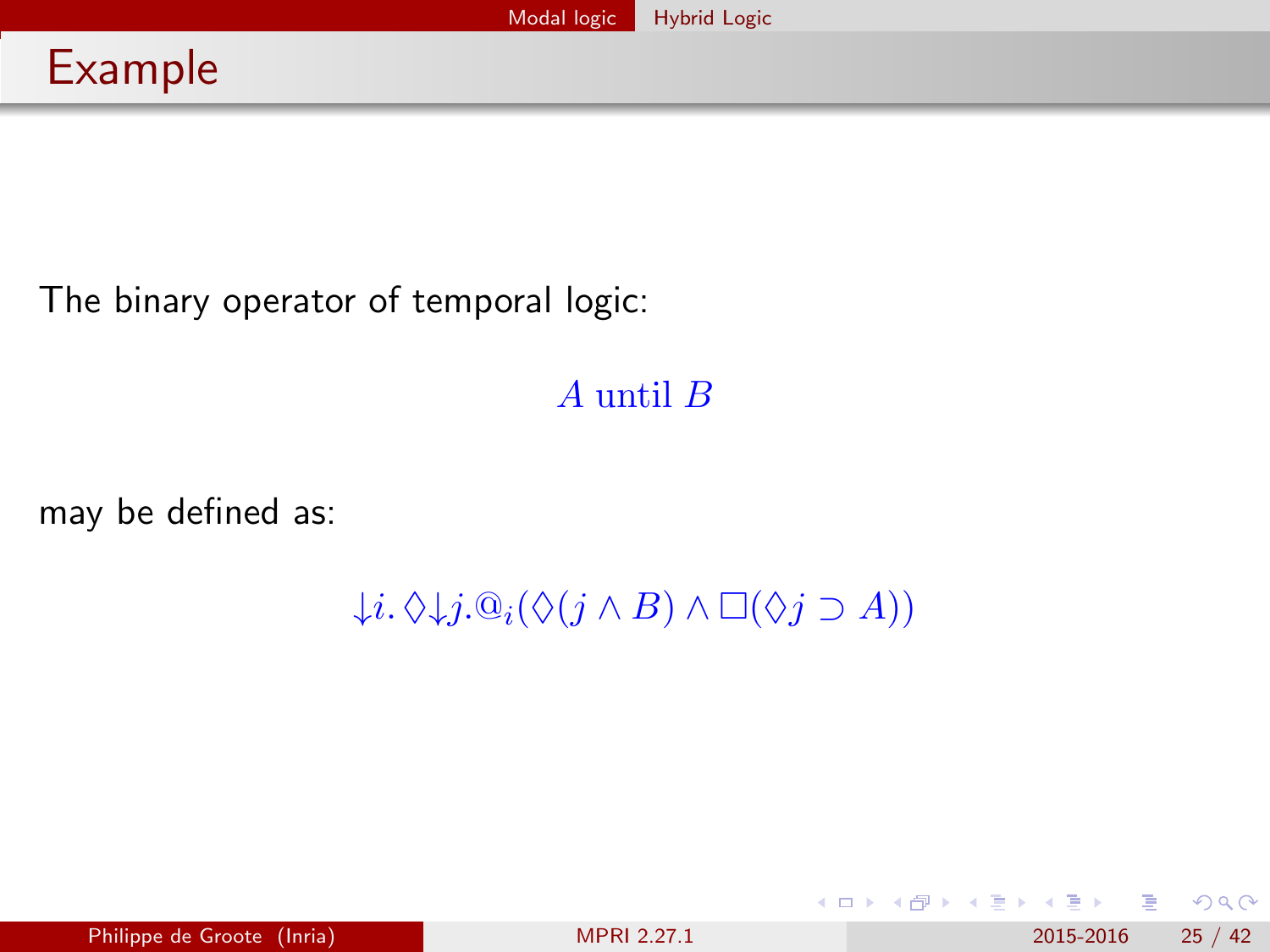#### <span id="page-25-0"></span>**[Introduction](#page-2-0)**

#### [Modal logic](#page-5-0)

- **•** [Intension and extension](#page-6-0)
- [Possibility and necessity](#page-9-0)
- [Kripke semantics](#page-14-0)
- [Hybrid Logic](#page-19-0)

### [Higher-order logic](#page-25-0)

- [Simply typed](#page-26-0)  $\lambda$ -calculus
- [Church's simple theory of types](#page-30-0)
- **[Standard model](#page-34-0)**
- [Inherent incompleteness](#page-37-0)
- **[Henkin Models](#page-40-0)**

 $200$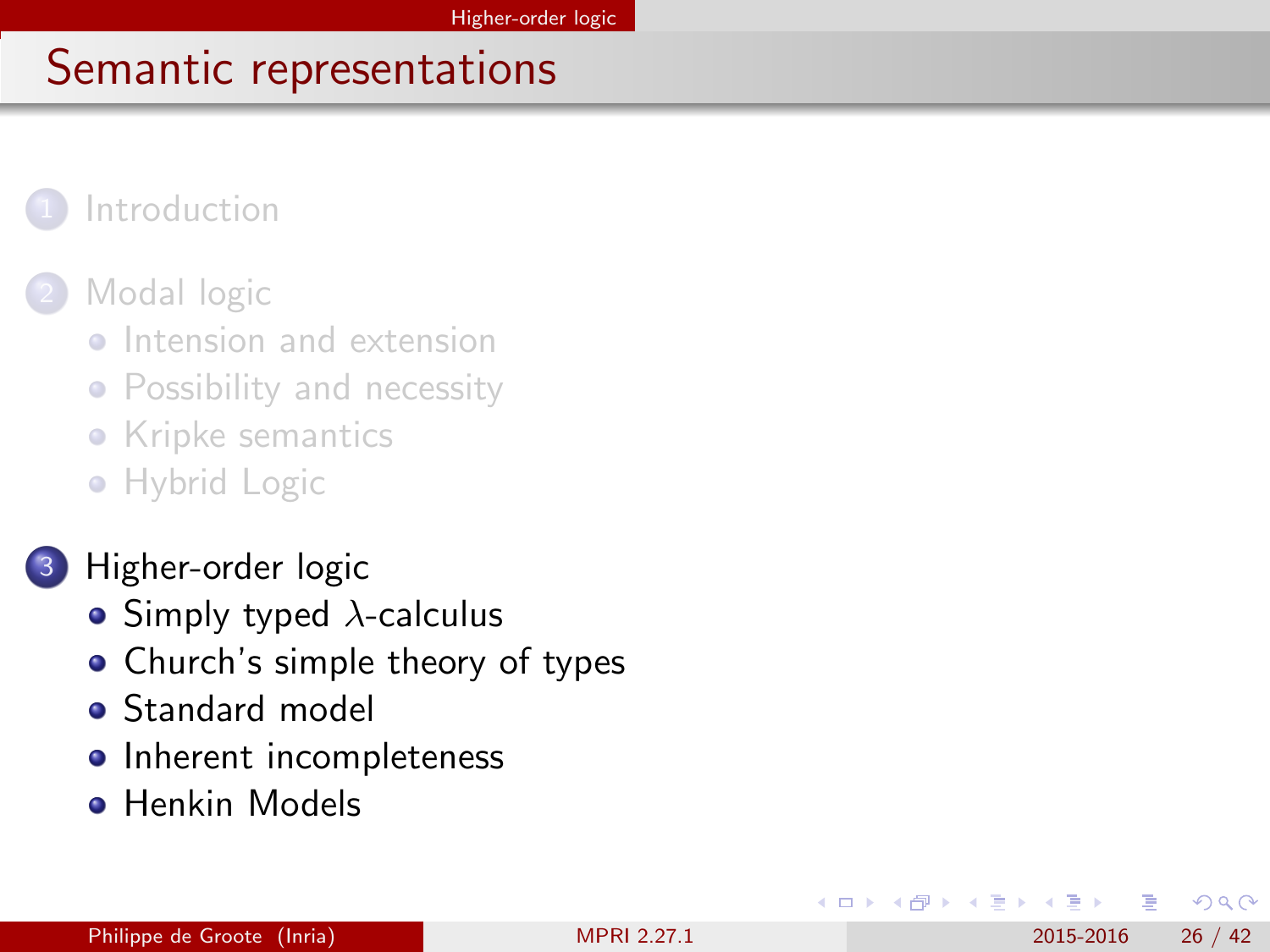#### <span id="page-26-0"></span>**[Introduction](#page-2-0)**

#### [Modal logic](#page-5-0)

- **[Intension and extension](#page-6-0)**
- [Possibility and necessity](#page-9-0)
- [Kripke semantics](#page-14-0)
- [Hybrid Logic](#page-19-0)

### [Higher-order logic](#page-25-0)

- [Simply typed](#page-26-0)  $\lambda$ -calculus
- [Church's simple theory of types](#page-30-0)
- **[Standard model](#page-34-0)**
- [Inherent incompleteness](#page-37-0)
- **[Henkin Models](#page-40-0)**

**∢ ⊡** 

∋⊳⊣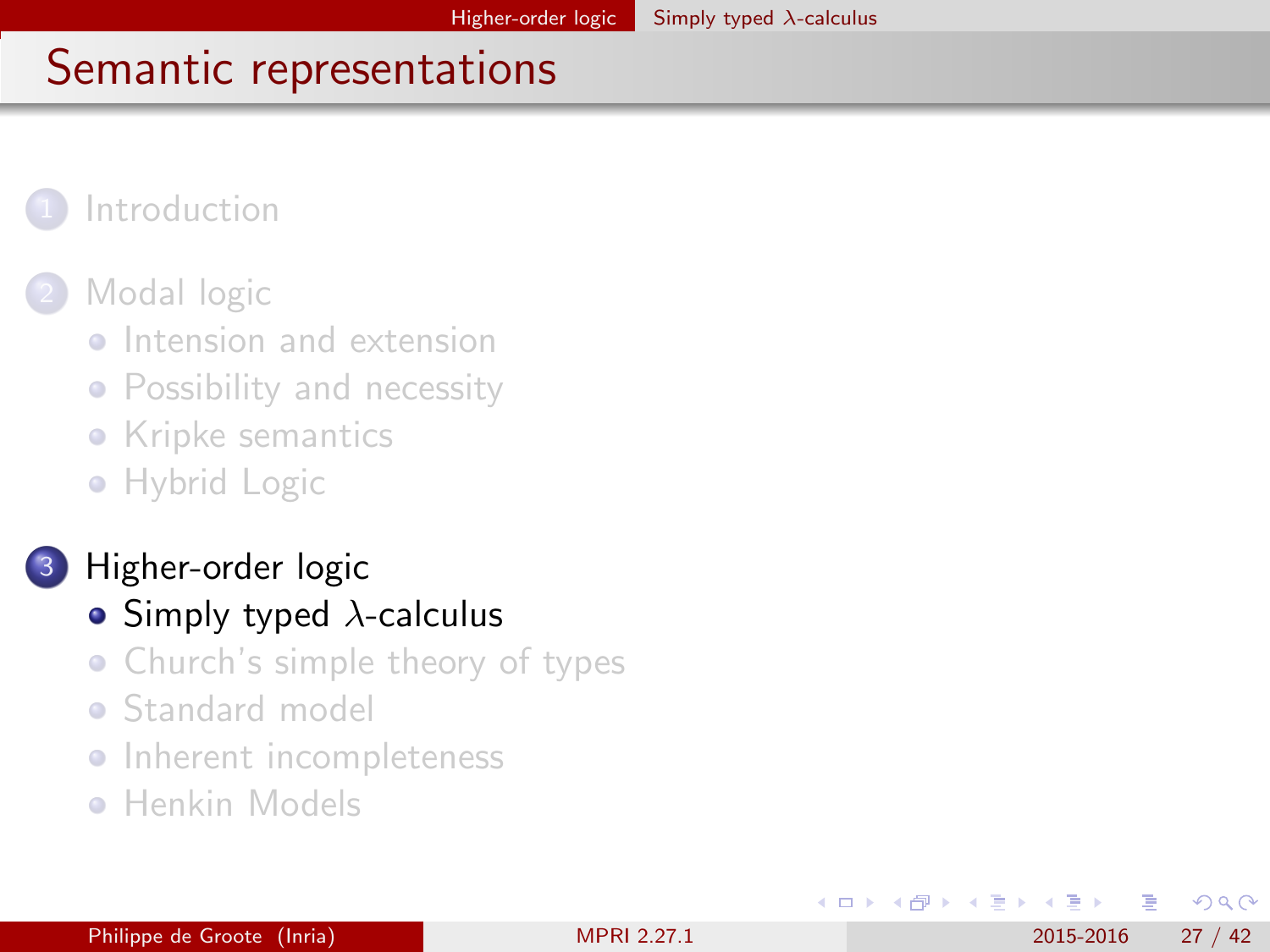## <span id="page-27-0"></span>What is lambda-calculus?

- An intensional theory of functions.
- A simple functional programming language.
- A theory of free- and bound-variables, of scope and substitution.
- The keystone of higher-order syntax and higher-order logic.
- The algebra of natural-deduction proofs.

 $200$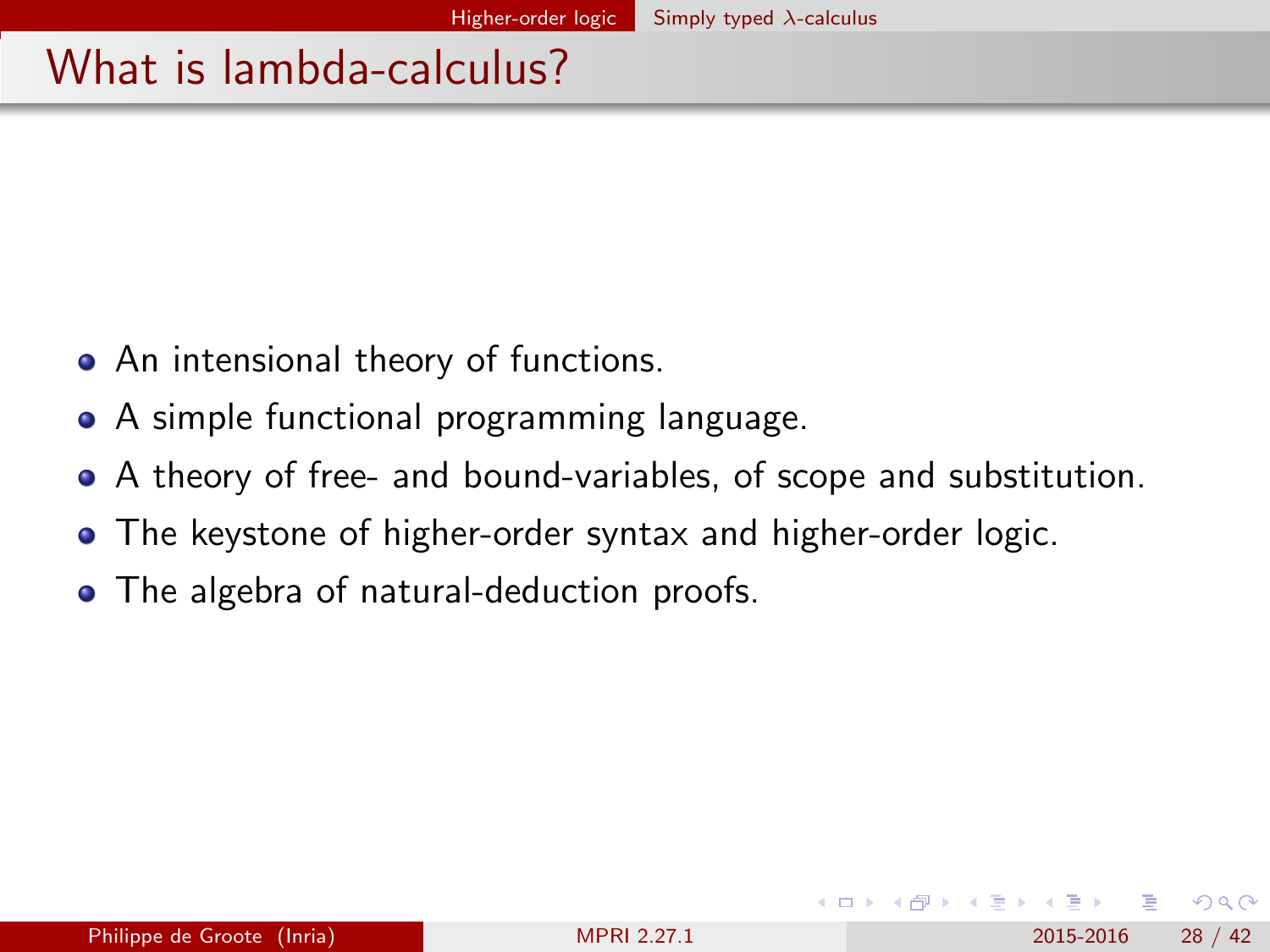## <span id="page-28-0"></span>Syntax

#### Terms:

### $T \ ::= x \mid \lambda x \cdot T \mid (TT)$

 $\lambda$  is a binder: thre free occurrences of x in t are bound in  $\lambda x. t$ .

Warning: You should solve, once and for all, any problem you could have with the notions of free and bound occurrences of variables.

Reduction rule:  $(\lambda x. t) u \rightarrow_\beta t[x:=u]$ 

**Church-Rosser Theorem**: For all  $\lambda$ -terms t, u, and v such that:

 $t \rightarrow_{\beta} u$  and  $t \rightarrow_{\beta} v$ 

there exists a  $\lambda$ -term w such that:

 $u \rightarrow_{\beta} w$  and  $v \rightarrow_{\beta} w$ 

イロト イ団 トイミト イミト ニヨー りんぴ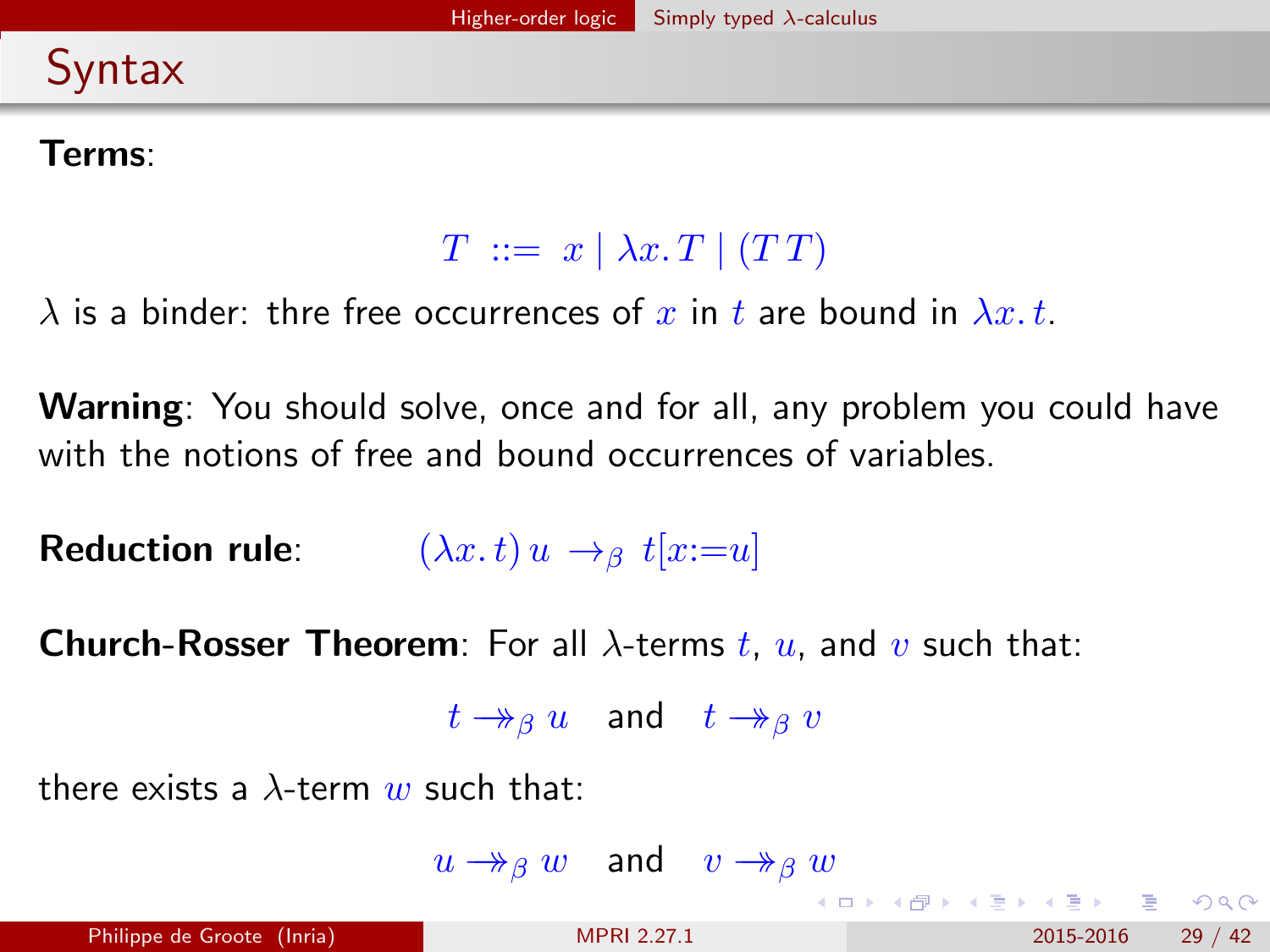# <span id="page-29-0"></span>Typing rules



Strong-Normalisation Theorem: There is no infinite reduction sequence.

|                            |                    |  |  |  | ㅋ ロ ▶ ㅋ 단 ▶ ㅋ 분 ▶ ㅋ 분 ▶  분  ^>) Q (ヾ |
|----------------------------|--------------------|--|--|--|--------------------------------------|
| Philippe de Groote (Inria) | <b>MPRI 2.27.1</b> |  |  |  | 2015-2016 30 / 42                    |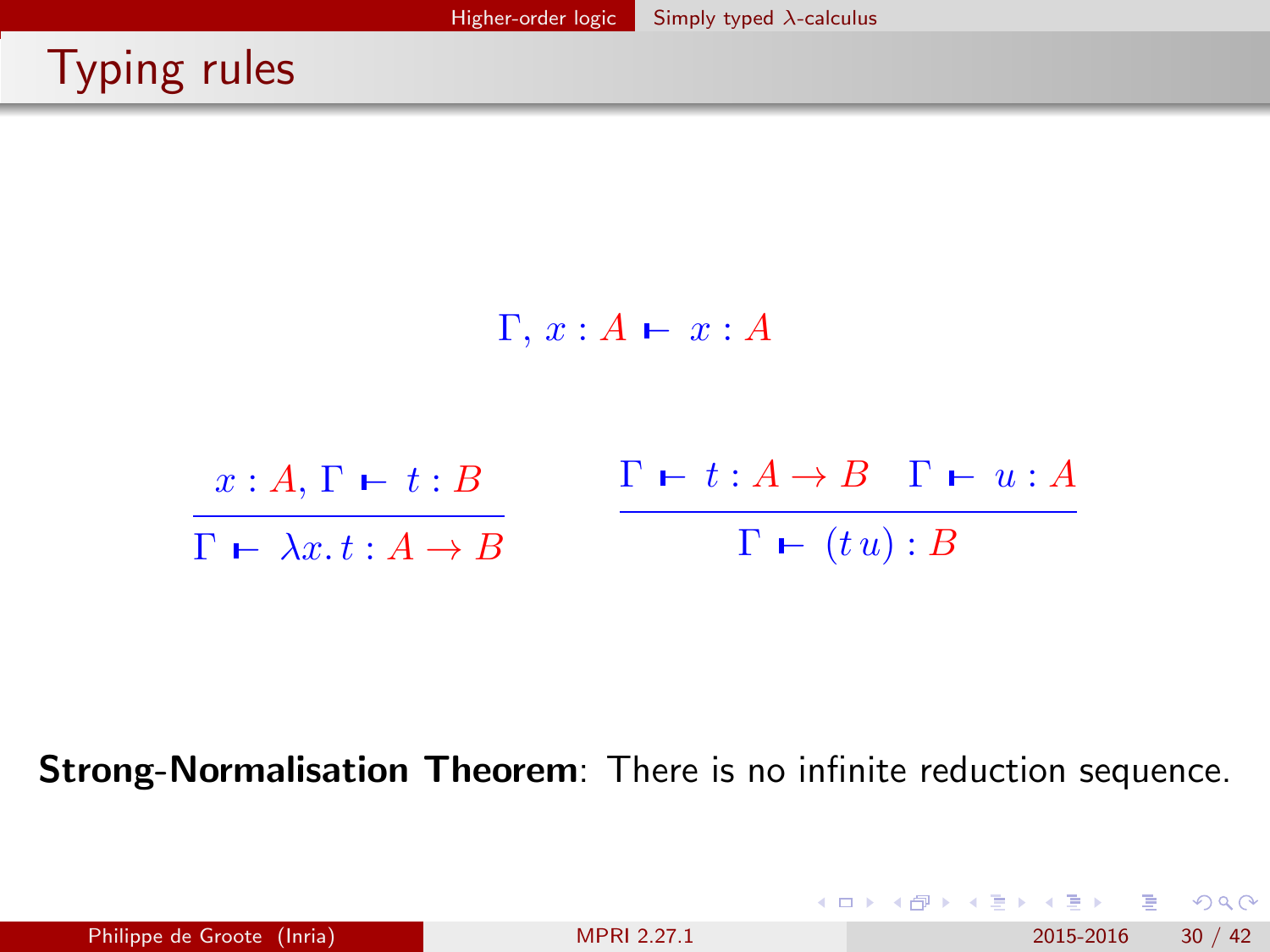#### <span id="page-30-0"></span>**[Introduction](#page-2-0)**

#### [Modal logic](#page-5-0)

- **[Intension and extension](#page-6-0)**
- [Possibility and necessity](#page-9-0)
- [Kripke semantics](#page-14-0)
- [Hybrid Logic](#page-19-0)

### [Higher-order logic](#page-25-0)

- [Simply typed](#page-26-0)  $\lambda$ -calculus
- [Church's simple theory of types](#page-30-0)
- **[Standard model](#page-34-0)**
- [Inherent incompleteness](#page-37-0)
- **[Henkin Models](#page-40-0)**

∋⊳⊣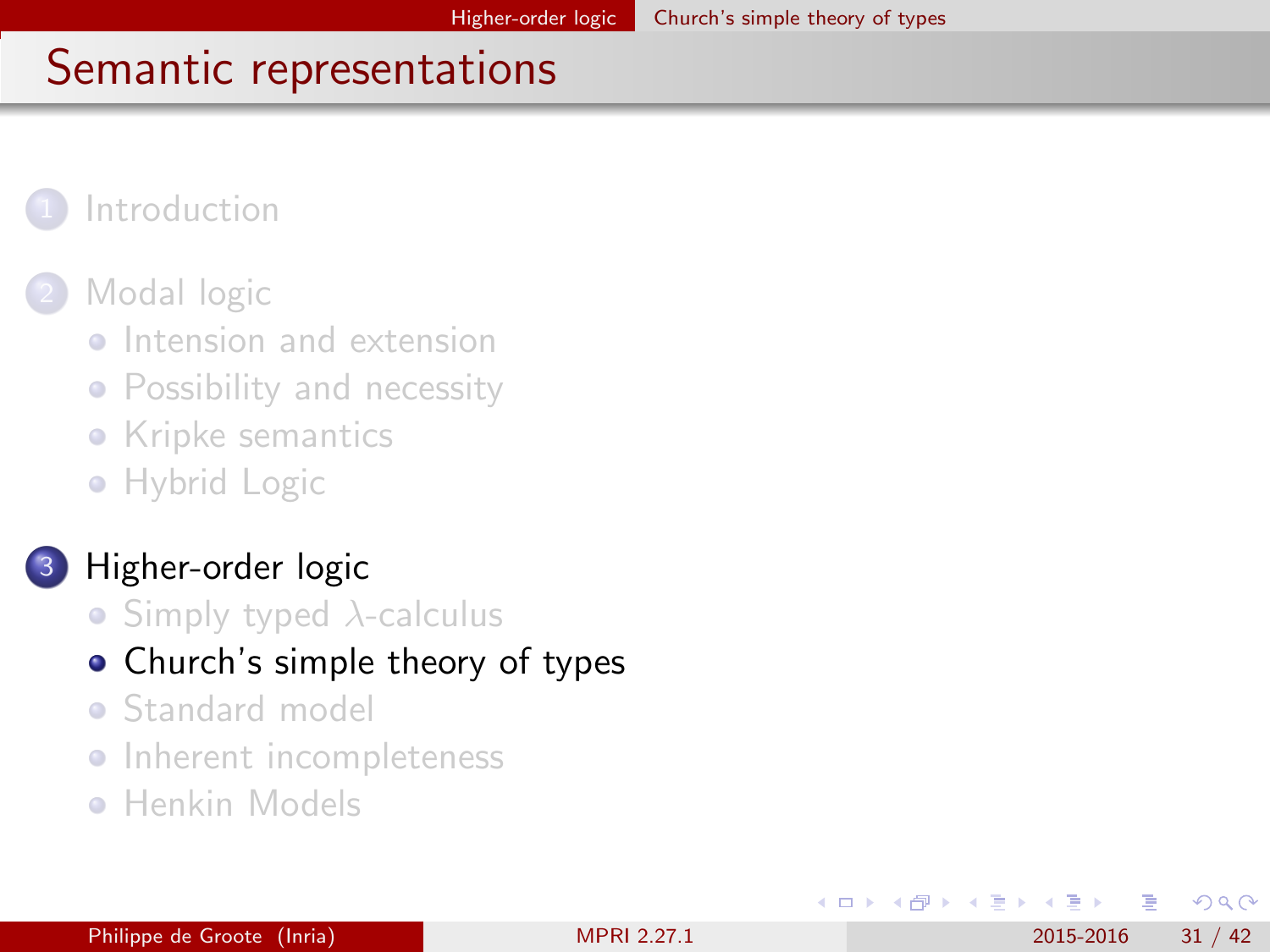<span id="page-31-0"></span>



A. Church (1903–1995)

Two atomic types:  $\iota, o$ 

Logical constants:

⊥ : o  $\supset$  :  $o \rightarrow o \rightarrow o$  $\forall \alpha : (\alpha \rightarrow o) \rightarrow o$  (at each type  $\alpha$ )

 $\iota$  is the type of individuals and  $\iota$  is the type of propositions.

Formulas are defined to be well-typed  $\lambda$ -terms of type  $\rho$ . We write  $P \supset Q$ and  $\forall x \in P$  for  $\supset P Q$  and  $\forall_{\alpha} (\lambda x \in P)$ , respectively. Similarly for the other connectives  $(\neg, \land, \lor, \equiv, \exists)$ , which are defined in the usual way.

 $t = u$  is defined as  $\forall P P t \supset P u$ .

 $\Omega$ 

イロト イ何 トイヨト イヨト ニヨー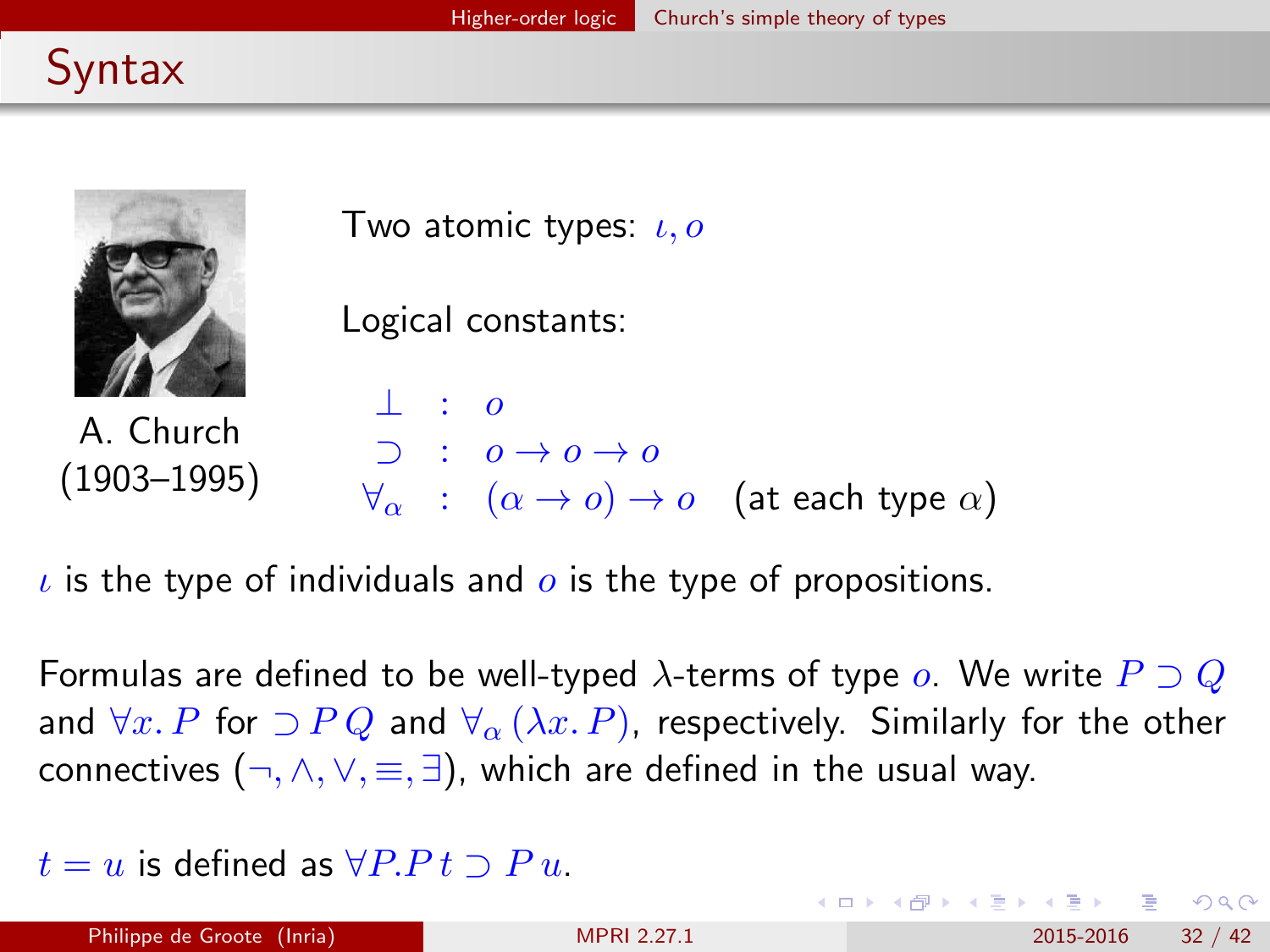### <span id="page-32-0"></span>Deductive system

Logical rules:

 $\Gamma, A \vdash A$  $\Gamma, A \vdash B$  $\Gamma$   $\vdash$   $A \supset B$   $\Gamma$   $\vdash$   $A$  $\overline{\Gamma \vdash A \supset B}$  $\Gamma$   $\vdash$   $B$  $\Gamma \vdash A$  $x$  of type  $\alpha$ ,  $x \not\in FV(\Gamma)$   $\qquad \frac{\Gamma\;\vdash\; \forall_{\alpha}\, A}{\Gamma}$  $B$  of type  $\alpha$  $\Gamma \vdash \forall_{\alpha} (\lambda x_{\alpha}. A)$  $\Gamma$   $\vdash$  A B  $\Gamma, \neg A \,\vdash\, \bot$  $\Gamma \vdash A$ イロン イ部ン イヨン イヨン 一番  $\Omega$ Philippe de Groote (Inria) [MPRI 2.27.1](#page-0-0) 2015-2016 33 / 42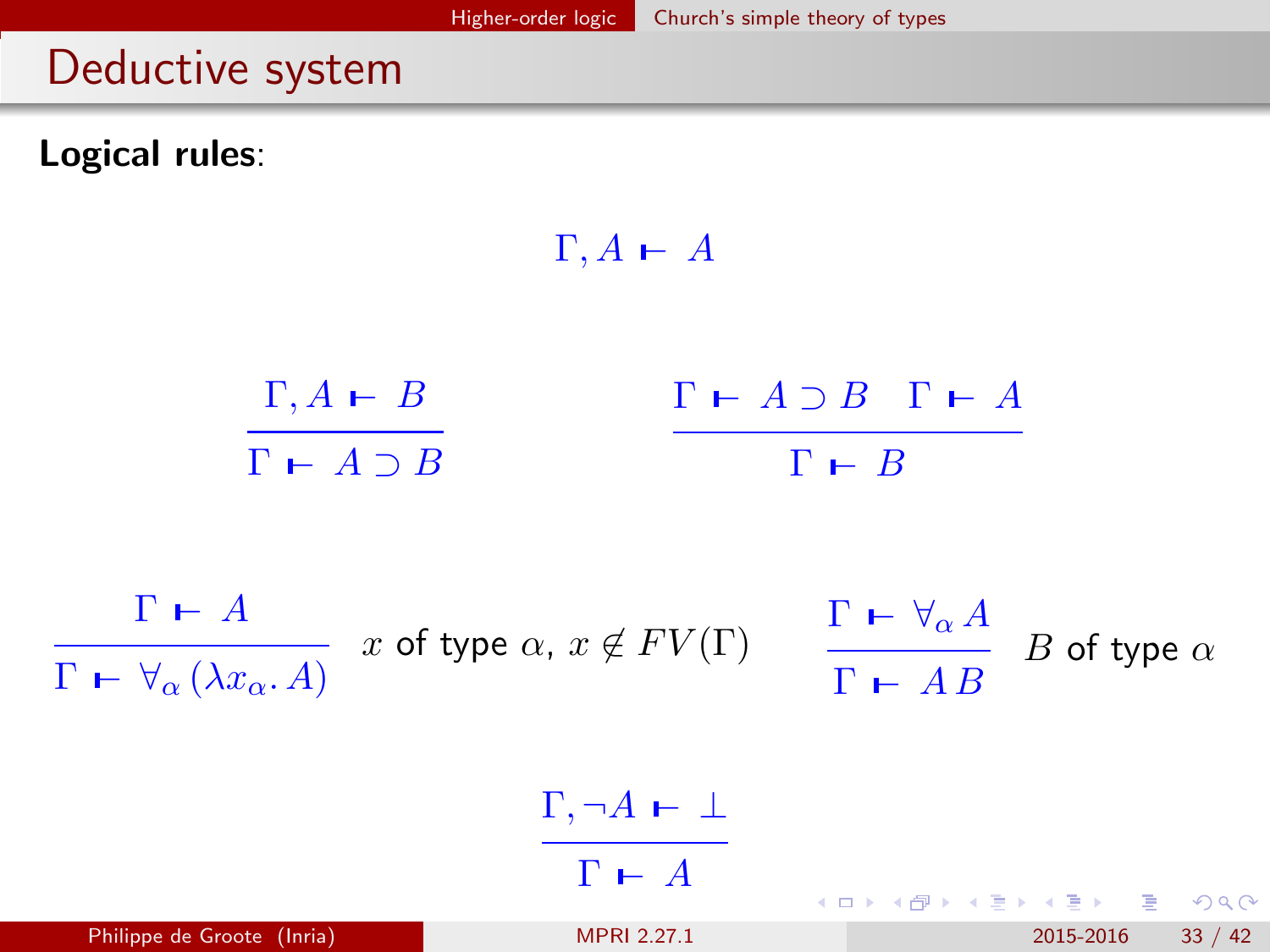## <span id="page-33-0"></span>Deductive system

Conversion rule:

$$
\frac{\Gamma \vdash A}{\Gamma \vdash B} \text{ where } A =_\beta B
$$

Extensionality axioms:

$$
\Gamma \vdash (\forall_{\alpha} x. Ax = B x) \supset (A = B)
$$

 $\Gamma \vdash (A \equiv B) \supset (A = B)$ 

| Philippe de Groote (Inria) | <b>MPRI 2.27.1</b> | 34 / 42<br>2015-2016 |  |
|----------------------------|--------------------|----------------------|--|
|                            |                    |                      |  |

**← ロ ▶ → イ 同** 

 $QQ$ 

化重新润滑脂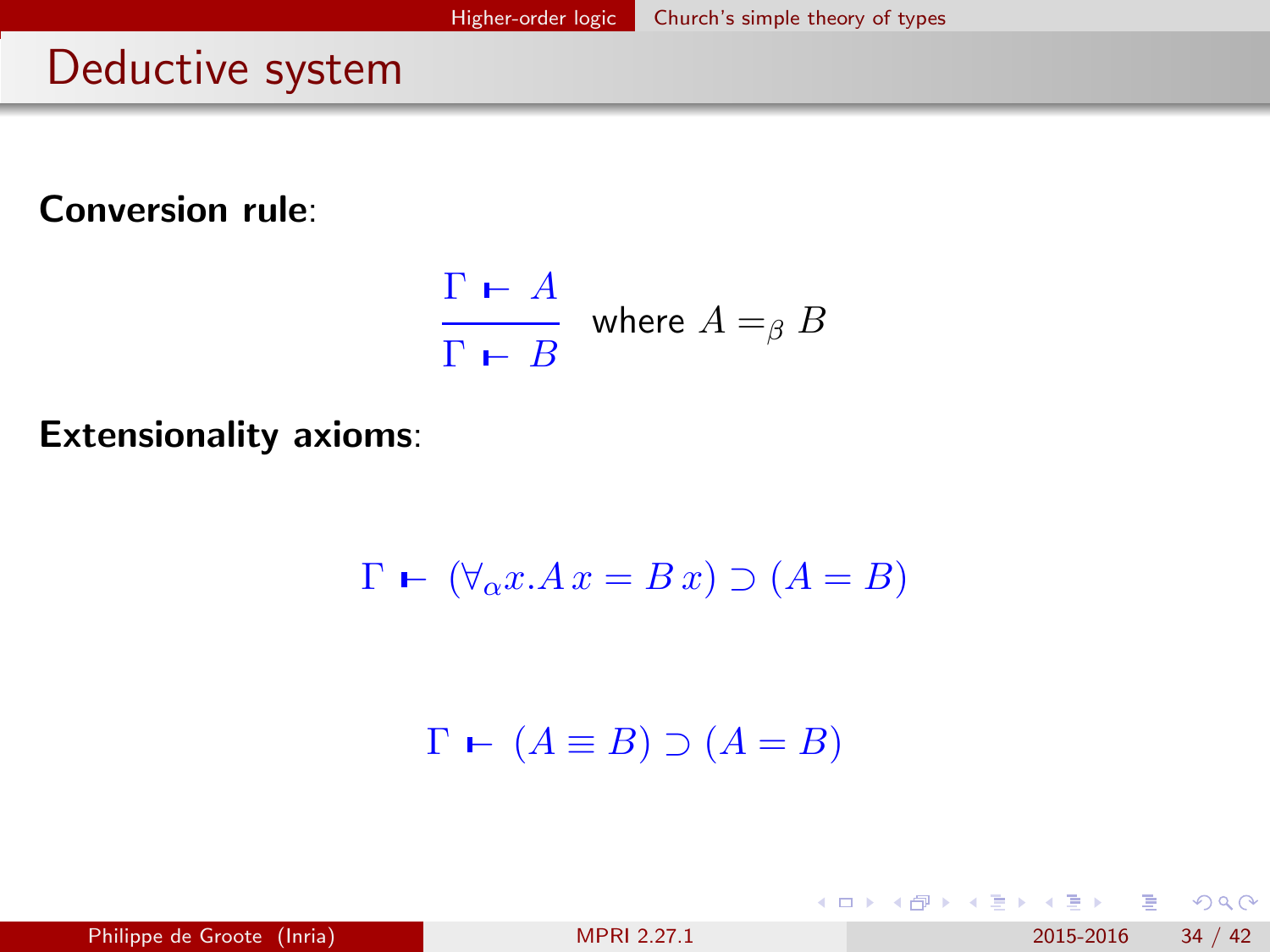#### <span id="page-34-0"></span>**[Introduction](#page-2-0)**

### [Modal logic](#page-5-0)

- **o** [Intension and extension](#page-6-0)
- [Possibility and necessity](#page-9-0)
- [Kripke semantics](#page-14-0)
- [Hybrid Logic](#page-19-0)

### [Higher-order logic](#page-25-0)

- [Simply typed](#page-26-0)  $\lambda$ -calculus
- [Church's simple theory of types](#page-30-0)
- **•** [Standard model](#page-34-0)
- [Inherent incompleteness](#page-37-0)
- **[Henkin Models](#page-40-0)**

**∢ ⊡** 

E F.K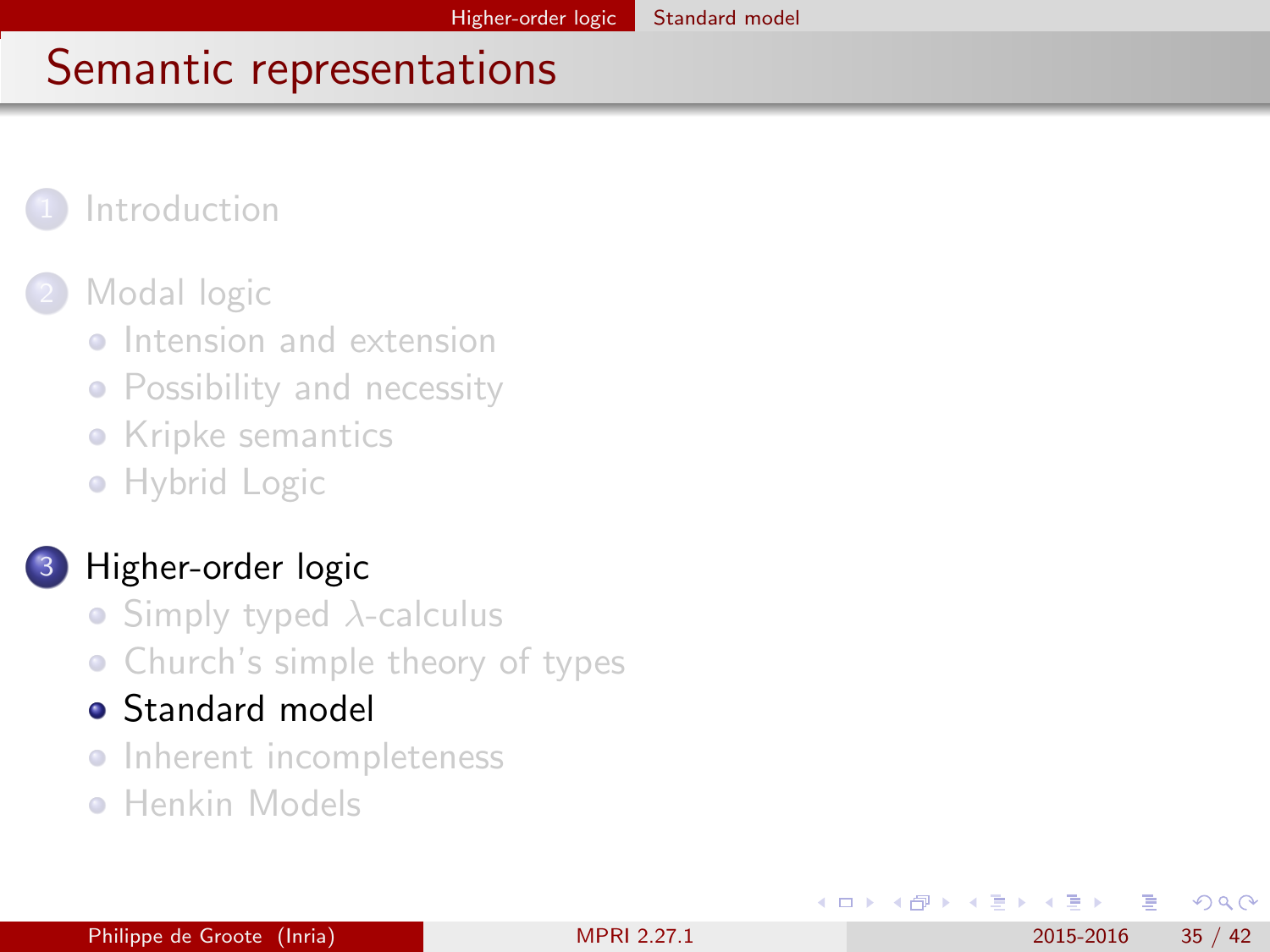## <span id="page-35-0"></span>Interpretation of the types and the terms

- $M = \langle (D_a)_{a \in T} , \mathcal{I} \rangle$
- $D_\iota$  is given.
- $D_0 = \{0, 1\}$
- $D_{A\rightarrow B}=D_{B}{}^{D_{A}}$
- $\bullet \ [c]_n = \mathcal{I}(c)$
- $\bullet \llbracket x \rrbracket_n = \eta(x)$
- $\bullet \ [\![\lambda x. t]\!]_n = a \mapsto [\![t]\!]_{n[x:=a]}$
- $\llbracket t \, u \rrbracket_{\eta} = \llbracket t \rrbracket_{\eta} (\llbracket u \rrbracket_{\eta})$

With the expected interpretations for the logical constants.

 $QQ$ 

イロメ イ何 メイヨメ イヨメーヨ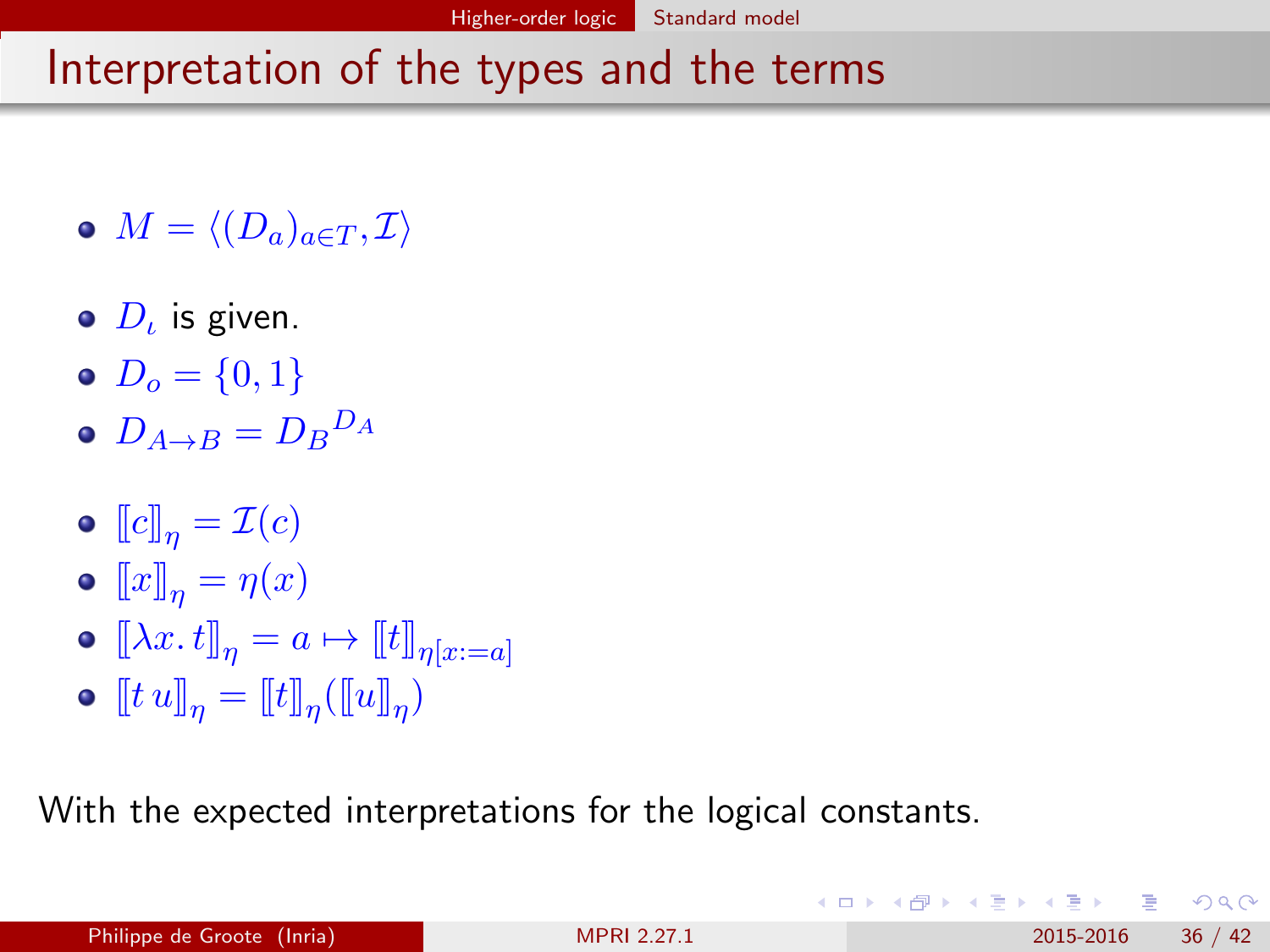## <span id="page-36-0"></span>Higher-order logic as a set theory

 $\bullet$  Sets as characteristic functions, i.e., sets of "elements" of type  $\alpha$  as terms of type  $\alpha \rightarrow o$ .

- $\bullet \{x \mid P\}$  as  $\lambda x. P$
- $\bullet$   $t \in A$  as  $At$

4 日下

 $QQ$ 

K 로 시 K 로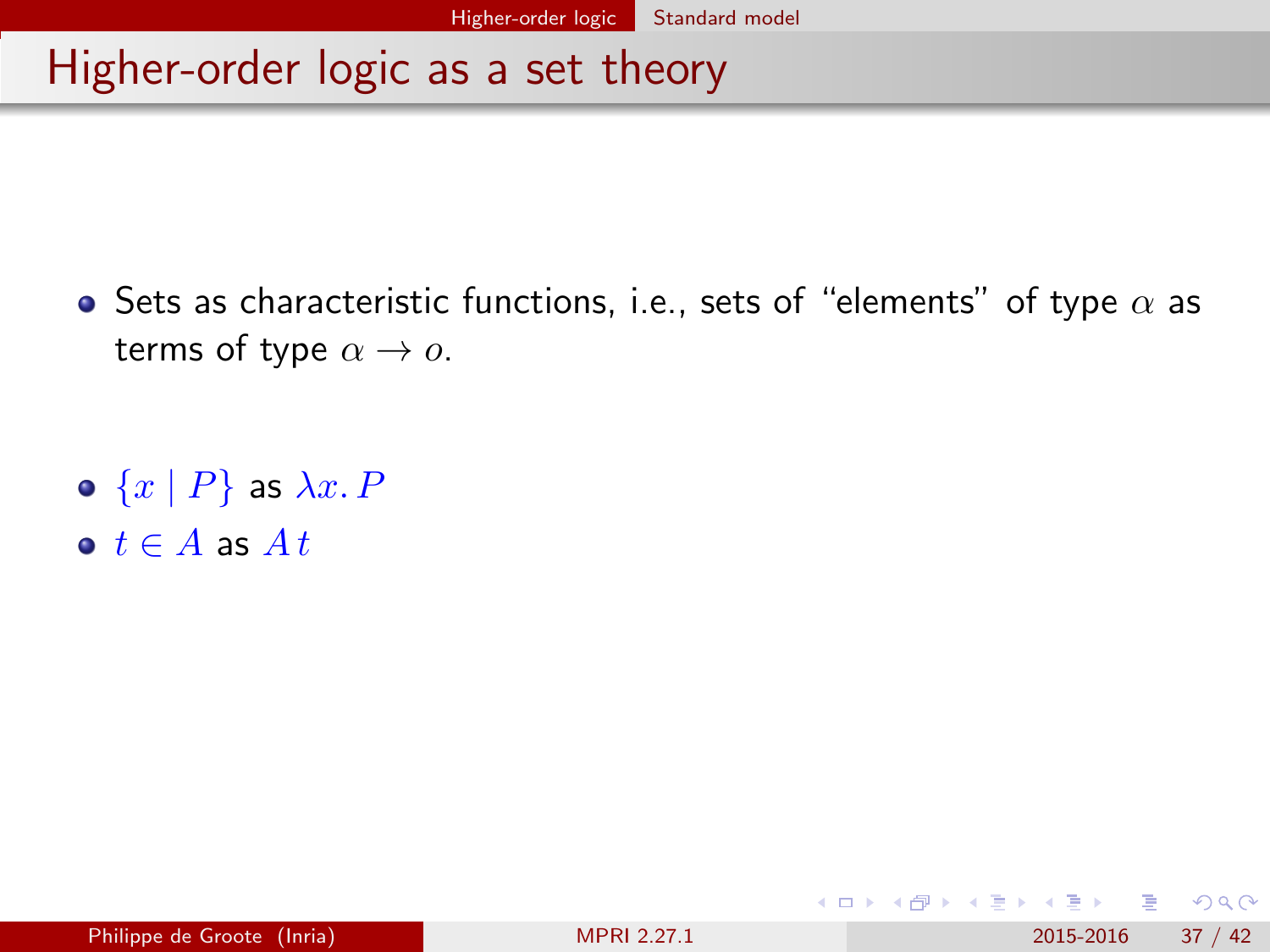#### <span id="page-37-0"></span>**[Introduction](#page-2-0)**

#### [Modal logic](#page-5-0)

- **•** [Intension and extension](#page-6-0)
- [Possibility and necessity](#page-9-0)
- [Kripke semantics](#page-14-0)
- [Hybrid Logic](#page-19-0)

#### [Higher-order logic](#page-25-0)

- [Simply typed](#page-26-0)  $\lambda$ -calculus
- [Church's simple theory of types](#page-30-0)
- **[Standard model](#page-34-0)**
- [Inherent incompleteness](#page-37-0)
- **[Henkin Models](#page-40-0)**

4 0 8

E F.K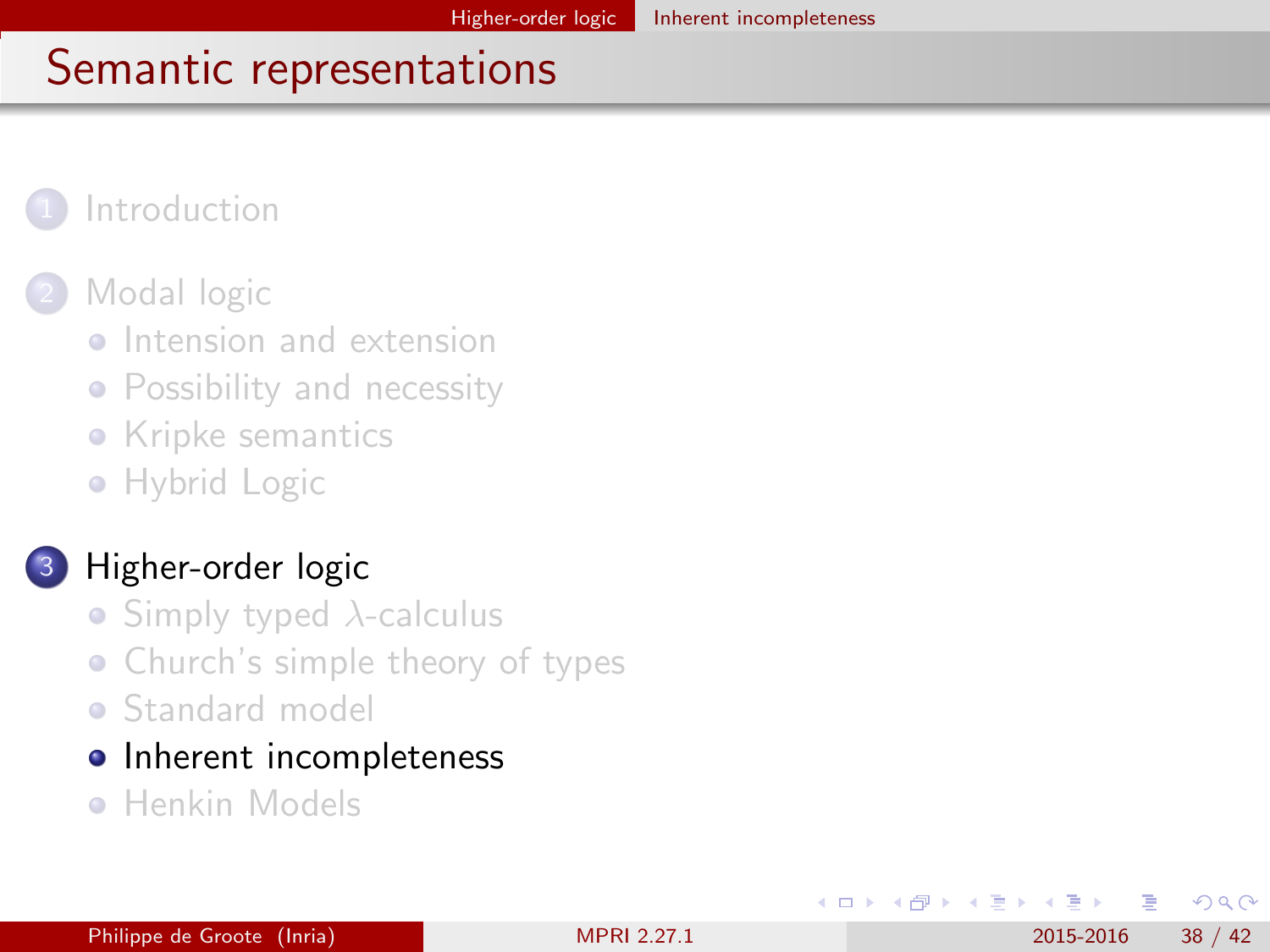## <span id="page-38-0"></span>The set of natural numbers

$$
S \stackrel{\triangle}{=} (\forall x. s \ x \neq 0) \land (\forall xy. s \ x = s \ y \supset x = y)
$$
  

$$
N \stackrel{\triangle}{=} \lambda x. (\forall R. R \ 0 \land (\forall y. R \ y \supset R(s \ y)) \supset R x)
$$

The only model of  $S \wedge \forall x. N x$  is the set of natural numbers.

÷ Philippe de Groote (Inria) [MPRI 2.27.1](#page-0-0) 2015-2016 39 / 42

 $QQ$ 

イロト イ部 トイヨ トイヨト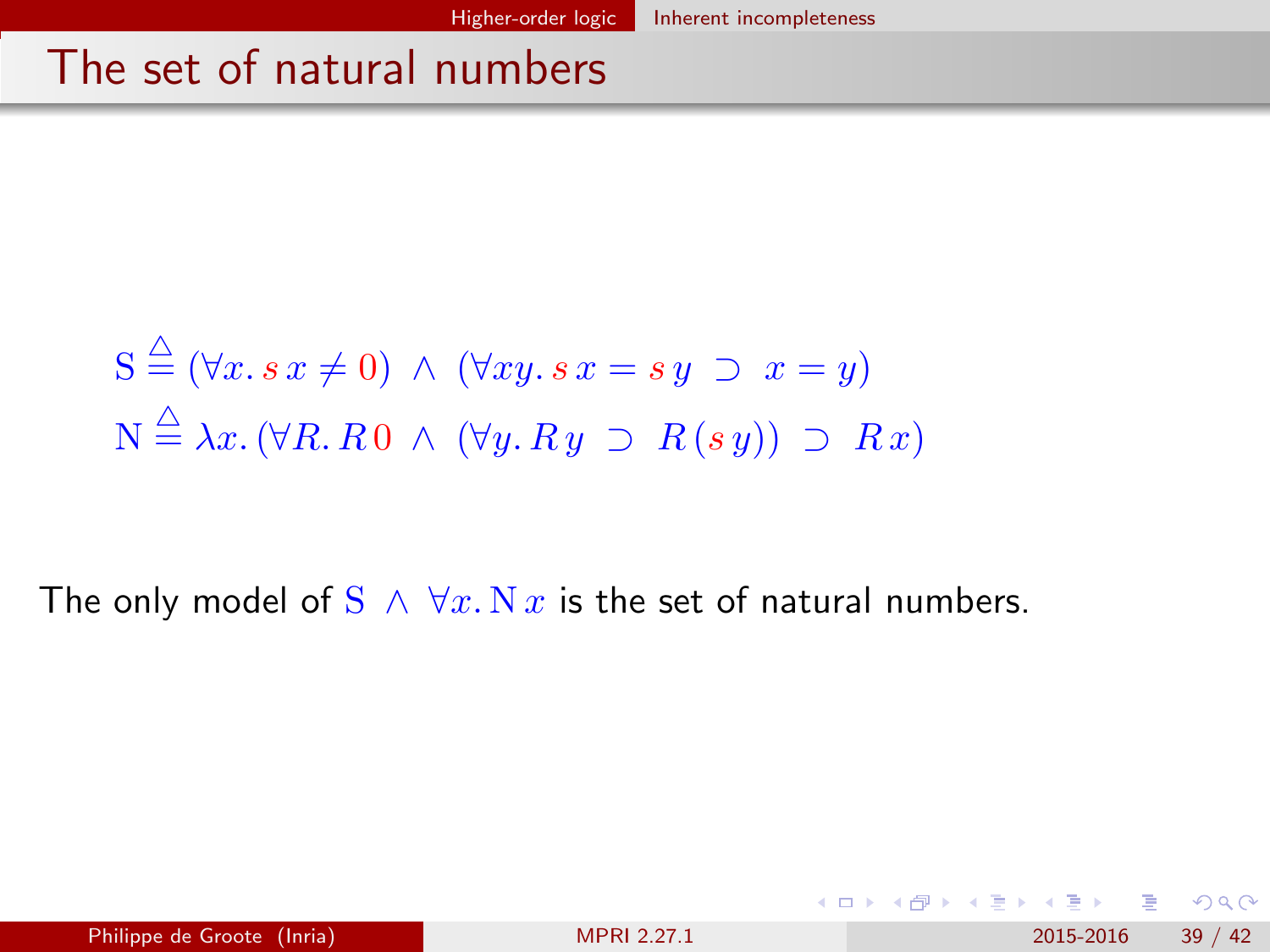## <span id="page-39-0"></span>Incompleteness

Let  $\phi$  be a formula of Peano's Arithmetic, and define  $\phi^\mathrm{N}$  as follows:

- $\phi^\mathrm{N}=\phi$ , for  $\phi$  an atomic formula,
- $(\neg \phi)^N = \neg \phi^N$ ,
- $(\phi * \psi)^N = \phi^N * \psi^N$ , for  $* \in {\wedge, \vee, \supset, \equiv}.$
- $(\forall x. \, \phi)^N = \forall x. (\mathcal{N} \, x \supset \phi^N),$
- $(\exists x. \, \phi)^N = \exists x. (N \, x \wedge \phi^N).$

Let  $D$  be the conjunction of the universal closures of the defining equations for addition and multiplication, and let PA be  $S \wedge \forall x. N x \wedge D$ .

Then, the formula  $\rm PA \supset \phi^N$  is valid if and only if  $\phi$  is true in the standard model of Peano's arithmetic.

Corollary: incompleteness of higher-order logic.

Philippe de Groote (Inria) [MPRI 2.27.1](#page-0-0) 2015-2016 40 / 42

 $\Omega$ 

イロト イ押ト イヨト イヨト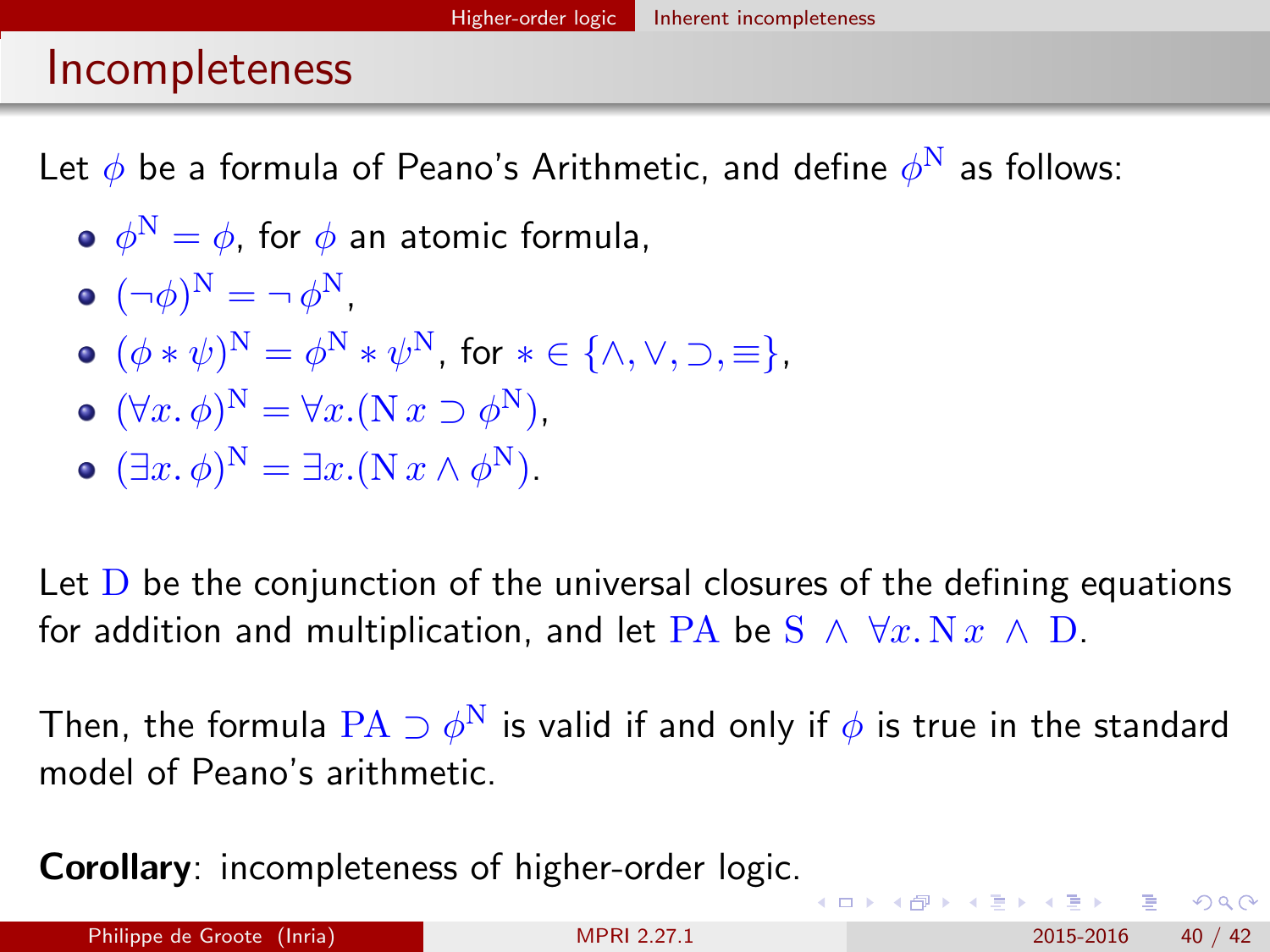#### <span id="page-40-0"></span>**[Introduction](#page-2-0)**

### [Modal logic](#page-5-0)

- **•** [Intension and extension](#page-6-0)
- [Possibility and necessity](#page-9-0)
- [Kripke semantics](#page-14-0)
- [Hybrid Logic](#page-19-0)

### [Higher-order logic](#page-25-0)

- [Simply typed](#page-26-0)  $\lambda$ -calculus
- [Church's simple theory of types](#page-30-0)
- **[Standard model](#page-34-0)**
- **•** [Inherent incompleteness](#page-37-0)
- **[Henkin Models](#page-40-0)**

 $\Omega$ 

**Biskop** 

≔

4 0 8